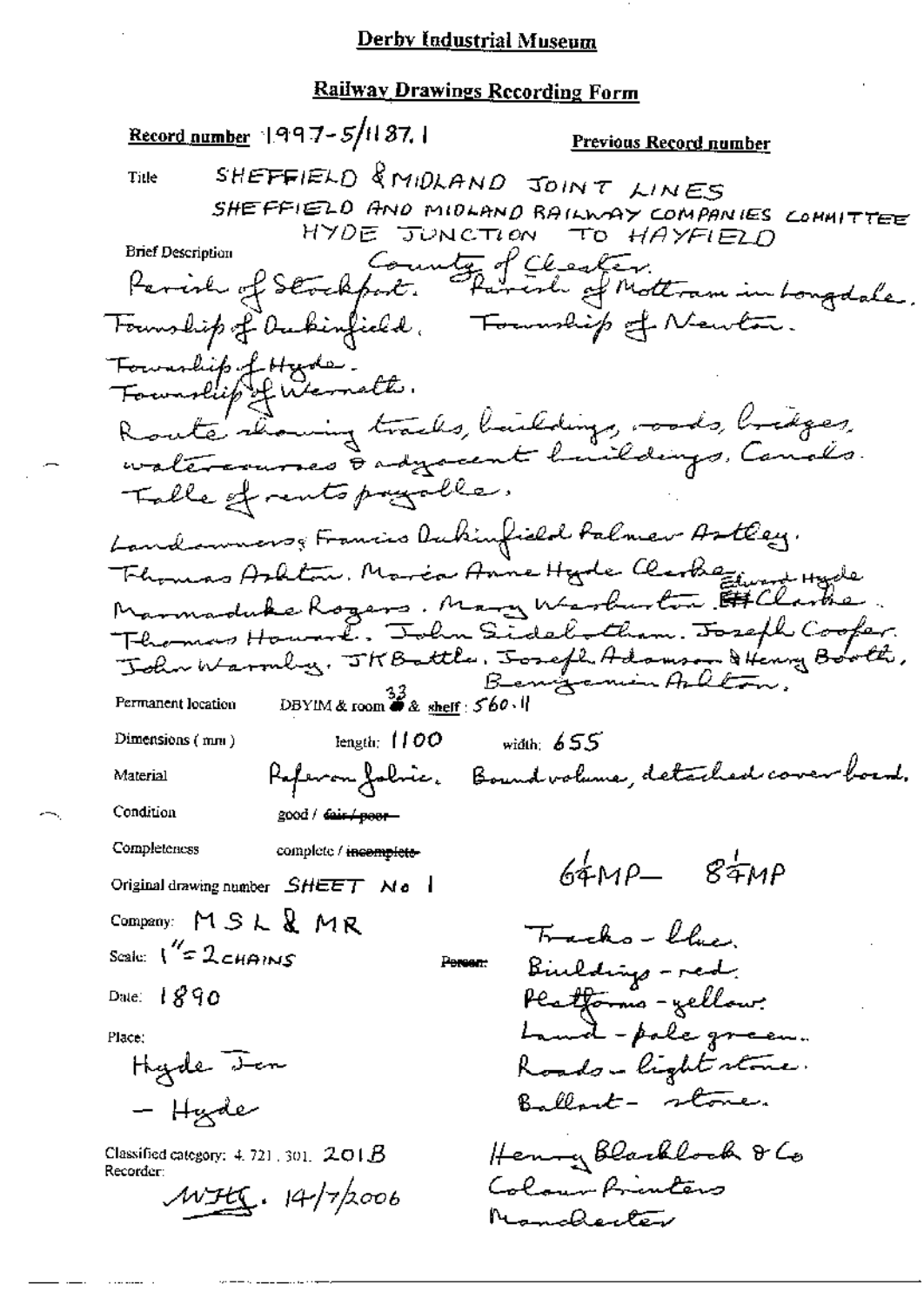#### Railway Drawings Recording Form

Record number  $1997 - 5/1137$ , 2 Previous Record number SHEFFIELD & MIDLAND JOINT LINES Title SHEFFIELD AND MIDLAND RAILWAY COMPANIES COMMITTEE County of Chester **Brief Description** Parish of Stackport. Township of Wernett Township of Bredbary. Route concrerg zunten with cuc at Apellome to Woodley South S.B via Woodley Jen Station and CLC Jan tostrelipet. All trades, buildings roads and adjacent line sings . I sum. Landowners; Benyamin Askton, Thomas Hadfield, James Ashlow. John Vandrey. DBYIM & room  $\overset{33}{\bullet}$  & shelf : 560.11 Permanent location  $Dimensions$  ( $mm$ ) length:  $1100$ width:  $655$ Referan folice. Boundvalence, detailed cover board. Material Condition good / fair+poss-Completeness complete / incomplete- $-84 \text{ MP} - \text{194}$ Original drawing number  $SHEET$  N  $\sigma$  2 Company:  $MSLR$  MR Trachs-blue Scale:  $1'' = 2c$ HAINS Birlding - red. **Pomon** Platforms - yellow? Date:  $1890$ band-pole green. Place: Roads-light stone. Woodley Ballart - stone. Function Station Henry Blacklock & Co Classified category:  $4.721, 301, 2.01B$ Recorder: Colour Printers  $WHC.14/7/2006$ Namalenter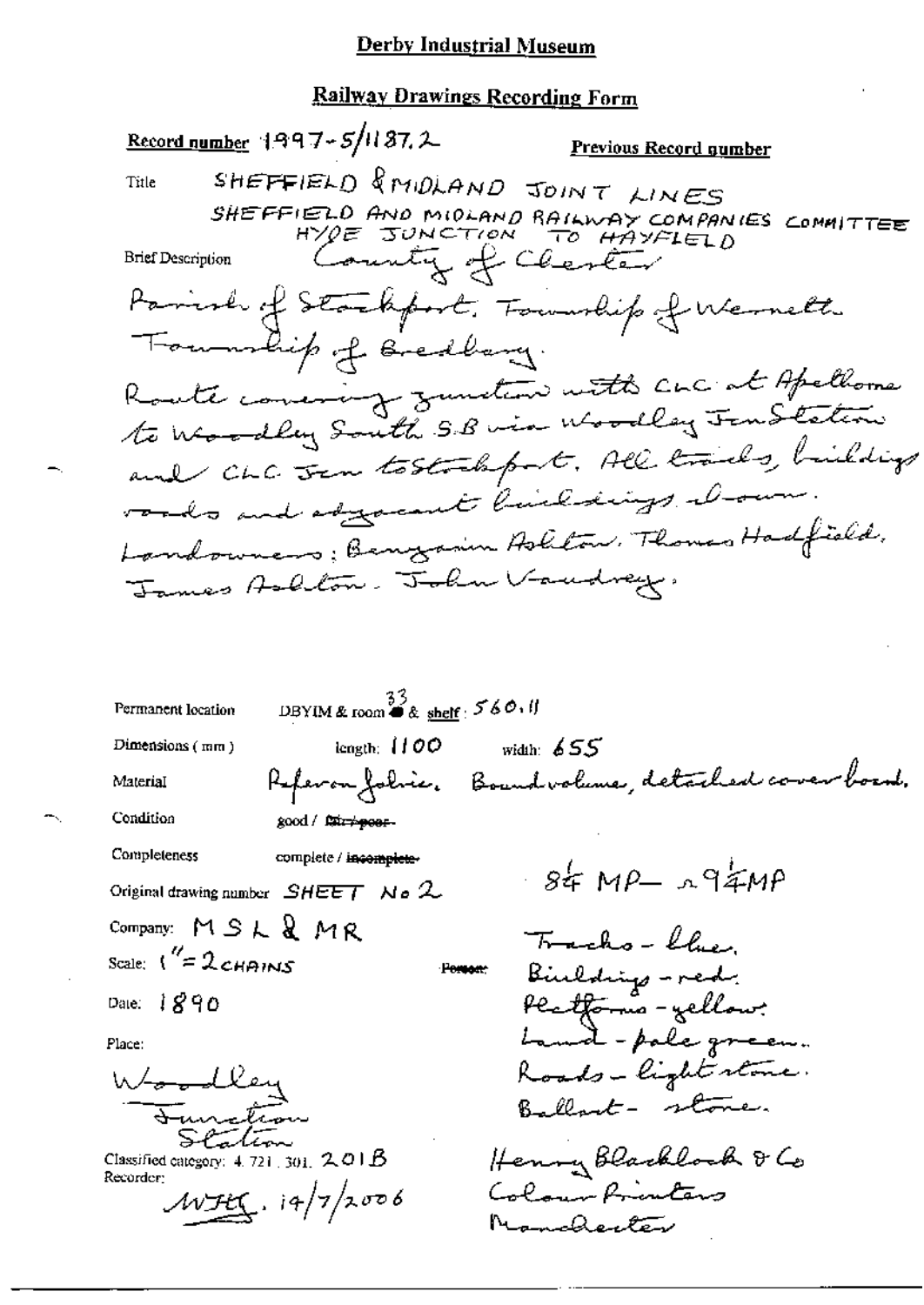#### **Railway Drawings Recording Form**

Record number 1997-5/1187, 3 Previous Record number SHEFFIELD & MIDLAND JOINT LINES Title SHEFFIELD AND MIDLAND RAILWAY COMPANIES COMMITTEE sunty of Chester. **Brief Description** Farish of Stockport. Township of Bredbury Township of Romiley. Route south from Woodley Station shows tracks, buildings, roads, cause in adyournt properties. Landowners: James Arblow. John Vacdrey. Alenander Swindells. William Collier Vandrey. DBYIM & room  $\frac{33}{68}$  & shelf : 560.1 Permanent location Dimensions (mm) length:  $1000$ width:  $655$ Referan fabric. Boundvalune, detached cover board. Material Condition good / fair poor Completeness complete / incomplete- $8\frac{2}{3}MP - 9\frac{1}{2}MP$ Original drawing number SHEET No 3 Company:  $MSLRMR$ Tracks-blue Scale:  $1'' = 2c$ HAINS Binldings - red. **Person** Platforms-yellow:<br>Land-pole green. Date: 1890 Place: Roads-light stone. Woodley Station Ballart- stone. Hermany Blackbook & Co Classified category:  $4.721$ , 301,  $201B$ Recorder: Court Printeds  $WJtX.14/7/2006$ 

VSons

 $\overline{\phantom{a}}$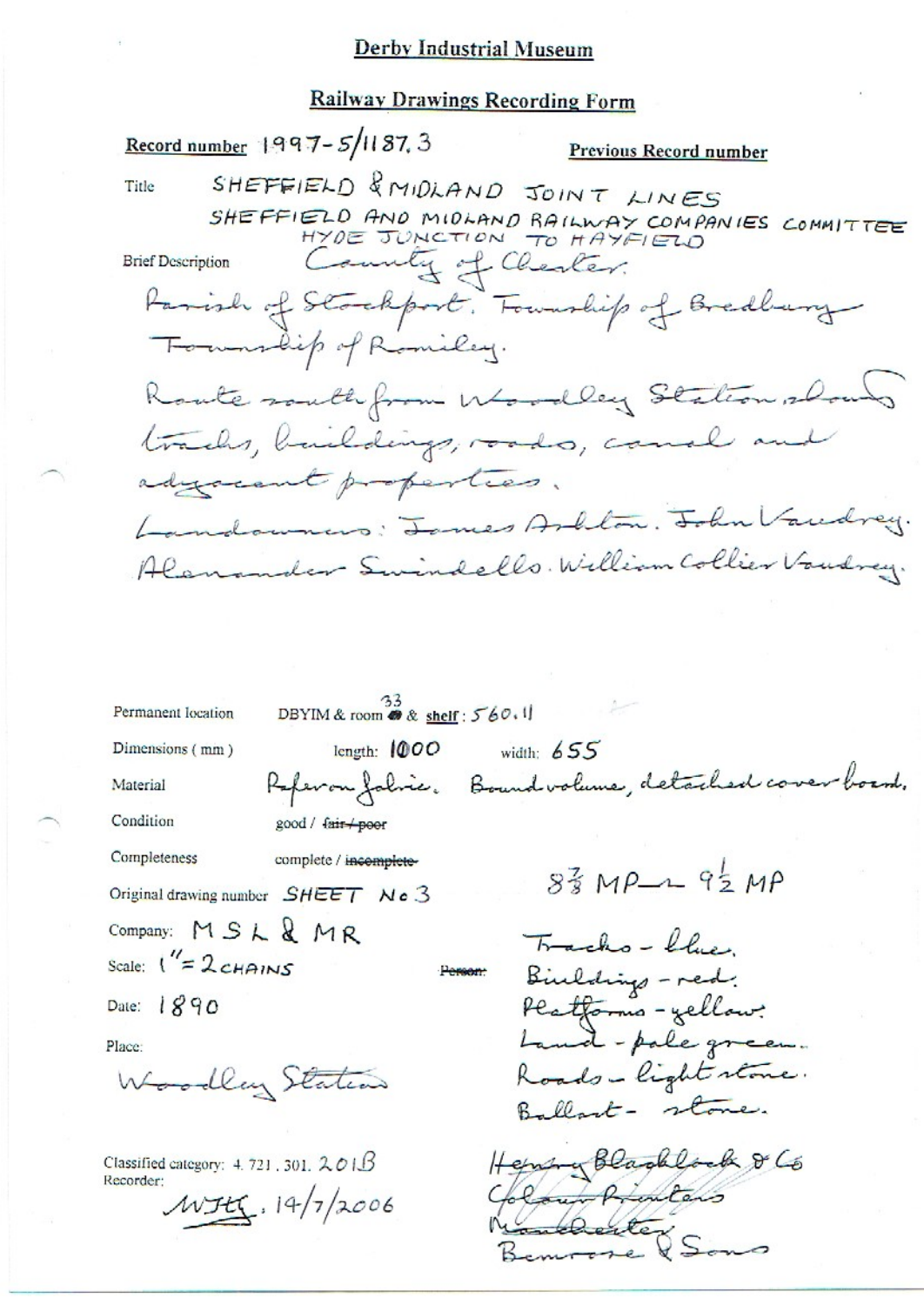# Railway Drawings Recording Form

|                          | Record number $1997 - 5/1187$ , 5                                              | <u>Previous Record number</u>                      |
|--------------------------|--------------------------------------------------------------------------------|----------------------------------------------------|
| Title                    |                                                                                | SHEFFIELD & MIDLAND JOINT LINES                    |
|                          |                                                                                | SHE FFIELD AND MIDLAND RAILWAY COMPANIES COMMITTEE |
| <b>Brief Description</b> |                                                                                | County of Charley                                  |
|                          |                                                                                |                                                    |
|                          |                                                                                | Parish of Strekfort, Fourship of Romiley.          |
|                          |                                                                                | Koute through Romilay Station strowing             |
|                          |                                                                                | tracks, buildings, roads, canal or                 |
|                          | adysament hinldings.                                                           |                                                    |
|                          |                                                                                |                                                    |
|                          |                                                                                | Landowners: JOWCVaudrey. WMWych.                   |
|                          |                                                                                | Diffeywarth. Ormerod Heyworth.                     |
|                          | AnnCoopert Franc Booth.                                                        |                                                    |
|                          |                                                                                |                                                    |
|                          |                                                                                |                                                    |
| Permanent location       | DBYIM & room $\overset{33}{\bullet}$ & shelf : 560 $\cdot$ if                  |                                                    |
| Dimensions (mm)          | length: $1000$                                                                 | width: $655$                                       |
| Material                 | Referan fokuer.                                                                | Bound volume, detached cover board.                |
| Condition                | good / <del>fair≠po</del> or                                                   |                                                    |
| Completeness             | complete / incomplete-                                                         |                                                    |
|                          | Original drawing number $SHEET$ No                                             | $A40\frac{1}{2}MP - 39\frac{2}{7}MP$               |
| Company: MSL&MR          |                                                                                | Tracks - Chier                                     |
| Scale: $1'' = 2c$ HAINS  | Person:                                                                        | Biuldings - red.                                   |
| Date: $1890$             |                                                                                | Platforms - yellow?                                |
| Place:                   |                                                                                | Land-pole green.                                   |
| Romeley                  |                                                                                | Roads - light stone.                               |
|                          |                                                                                | Ballant - stone.                                   |
|                          | Classified category: $4,721$ , $301, \textbf{2.018}$ , $2.02$ , $2.03$ $\beta$ | He <del>em g blacklock 8</del> to                  |
| Recorder:                | MFEC.19/7/2006                                                                 | Colour Privators                                   |
|                          |                                                                                | N <del>anderle</del> t                             |

Bemmore & Sons.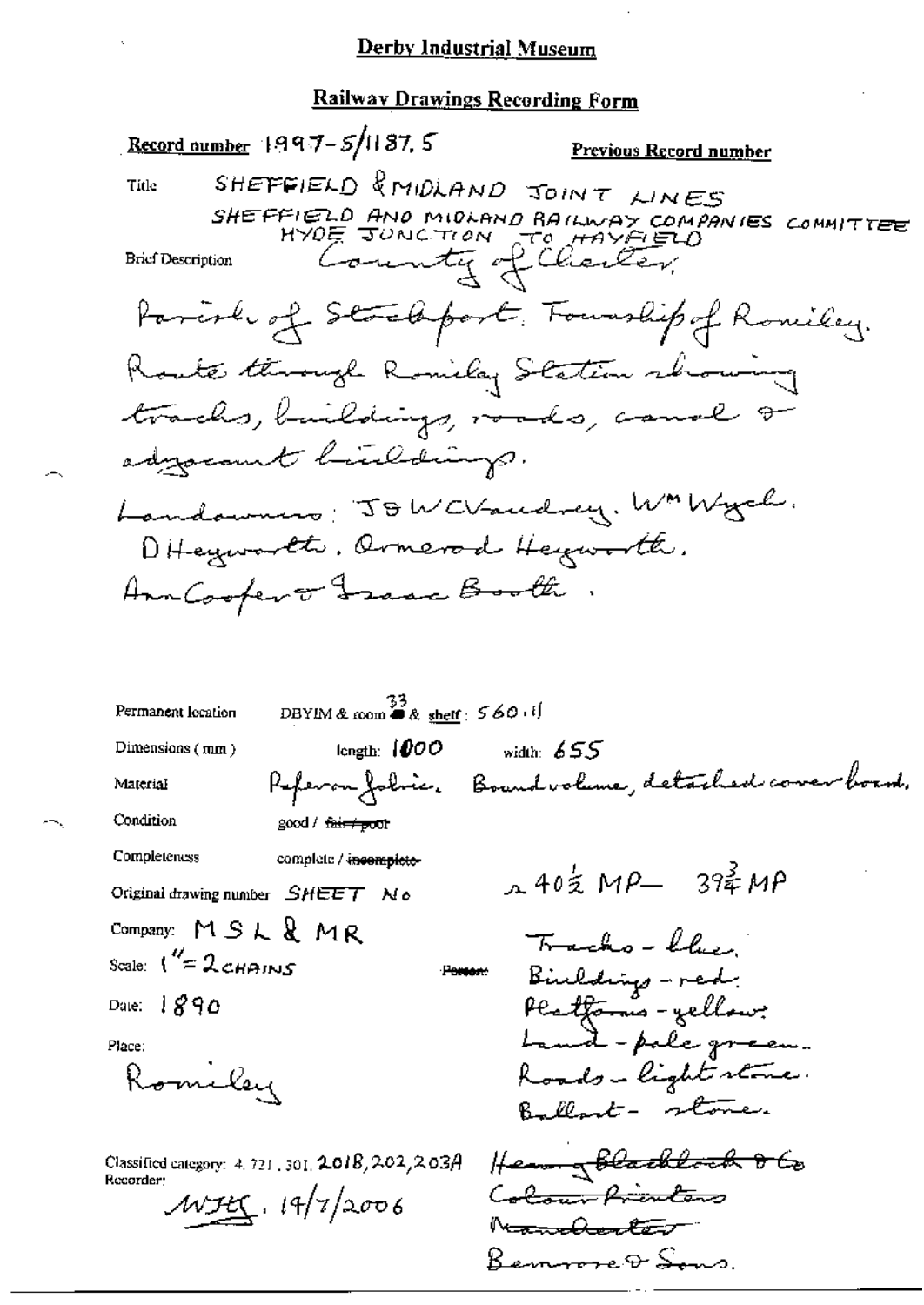$\ddot{\phantom{a}}$ 

# **Railway Drawings Recording Form**

|                                            | Record number 1997-5/1187. 6                                   | <b>Previous Record number</b>                                                                |  |
|--------------------------------------------|----------------------------------------------------------------|----------------------------------------------------------------------------------------------|--|
| Title                                      |                                                                | SHEFFIELD & MIDLAND JOINT LINES                                                              |  |
|                                            |                                                                | SHEFFIELD AND MIDLAND RAILWAY COMPANIES COMMITTEE                                            |  |
|                                            | Brief Description County of Chester                            |                                                                                              |  |
|                                            |                                                                |                                                                                              |  |
|                                            |                                                                | Family of Stockfort.<br>Township of Romiley, Foundit of Marple                               |  |
|                                            |                                                                | Route through Marple Wharf Junction                                                          |  |
|                                            |                                                                | channing tracks, buildings, marple Could<br>(Railway) Trunnel under court, & branch lines to |  |
|                                            |                                                                |                                                                                              |  |
|                                            |                                                                |                                                                                              |  |
|                                            |                                                                |                                                                                              |  |
|                                            |                                                                | Landoumers: IchuWright. Ormerod Heyworld.                                                    |  |
|                                            |                                                                | Reach Forest Comel Co. Thomsobradshow Islemood.                                              |  |
| Permanent location                         | DBYIM & room $\stackrel{22}{\bullet}$ & shelf : 560.11         |                                                                                              |  |
| Dimensions (mm)                            |                                                                |                                                                                              |  |
| Material                                   | length: $1000$                                                 | width: $655$                                                                                 |  |
| Condition                                  |                                                                | Keferon foliès. Bound volume, detached cover board.                                          |  |
| Completeness                               | good / fair / poor                                             |                                                                                              |  |
|                                            | complete / incomplete-<br>Original drawing number $SHEET$ No 6 | $39\frac{2}{3}MP - 38\frac{2}{3}MP$                                                          |  |
| Company: MSL&MR                            |                                                                |                                                                                              |  |
| Scale: $1'' = 2c$ HAINS                    | Person:                                                        | Tracks-llue                                                                                  |  |
| Date: $1890$                               |                                                                | Binldings - red.                                                                             |  |
|                                            |                                                                | Platforms - yellow?<br>Land-pole green.                                                      |  |
| Place:                                     |                                                                | Roads-light stone.                                                                           |  |
| Marple Wharf                               |                                                                | Ballast - stone.                                                                             |  |
| Classified category: $4, 721, 301, 2.01$ B |                                                                | Henny Blacklock & Co                                                                         |  |
| Recorder:                                  | MSEC, 14/7/2006                                                | Colour Printers                                                                              |  |
|                                            |                                                                | Manchenter                                                                                   |  |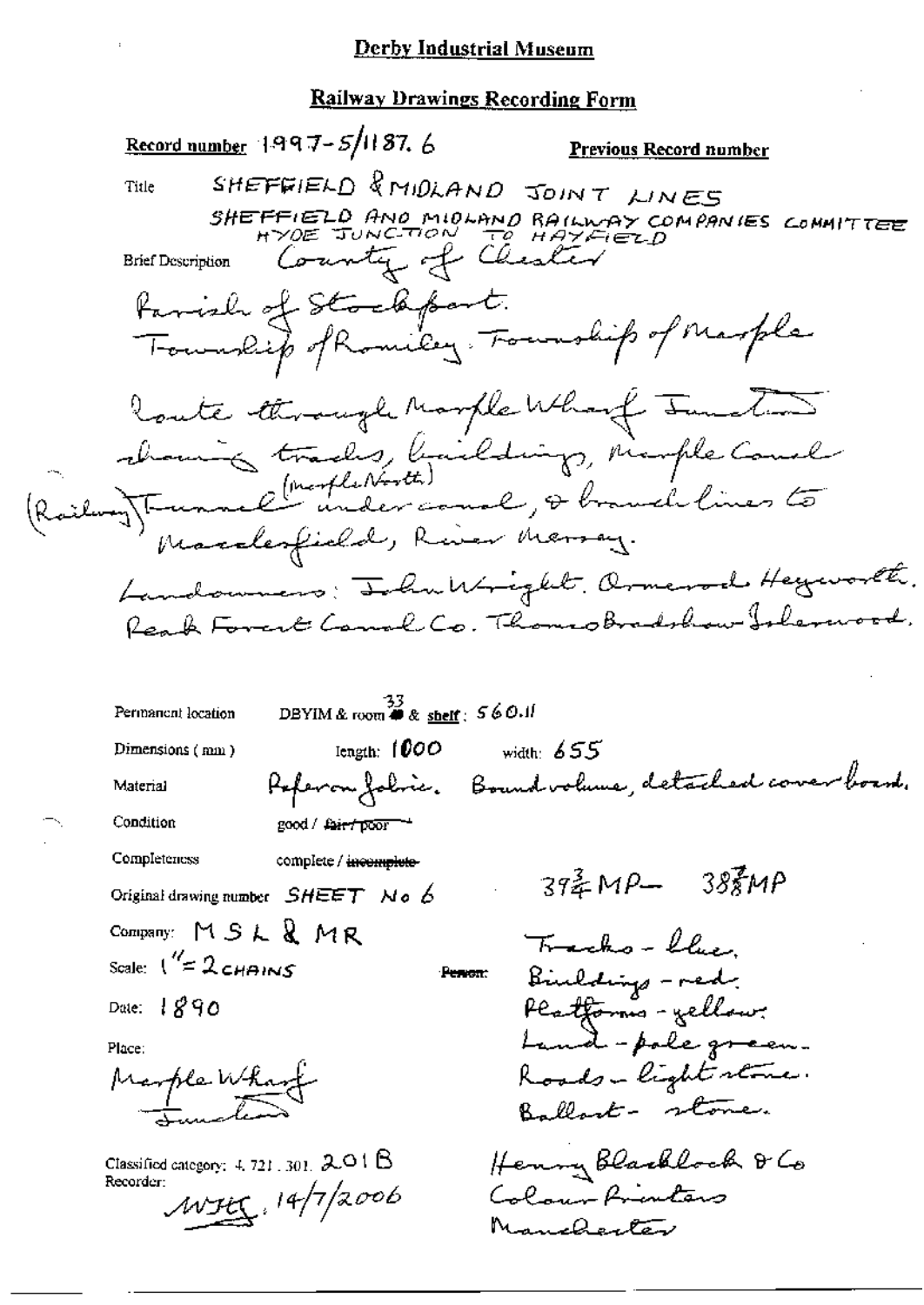Record number 1997-5/187.7

Previous Record number

Title

SHEFFIELD & MIDLAND JOINT LINES SHEFFIELD AND MIDLAND RAILWAY COMPANIES COMMITTEE HYDE JUNCTION TO HAYFIELD

| County of Devly.                      |                                            |
|---------------------------------------|--------------------------------------------|
| tarinhof glassop.                     |                                            |
| Tourship of Mellow.                   | County of Charles.<br>Parish of Stockfort. |
| Route through Ranfle showing tracks,  |                                            |
| buildings, roads, watercourses, canal |                                            |
| and Marple tunnel. River Gozt.        |                                            |
| Landowners! John Wright, Ann Hudson.  |                                            |
| Reter Hokwogelt.                      |                                            |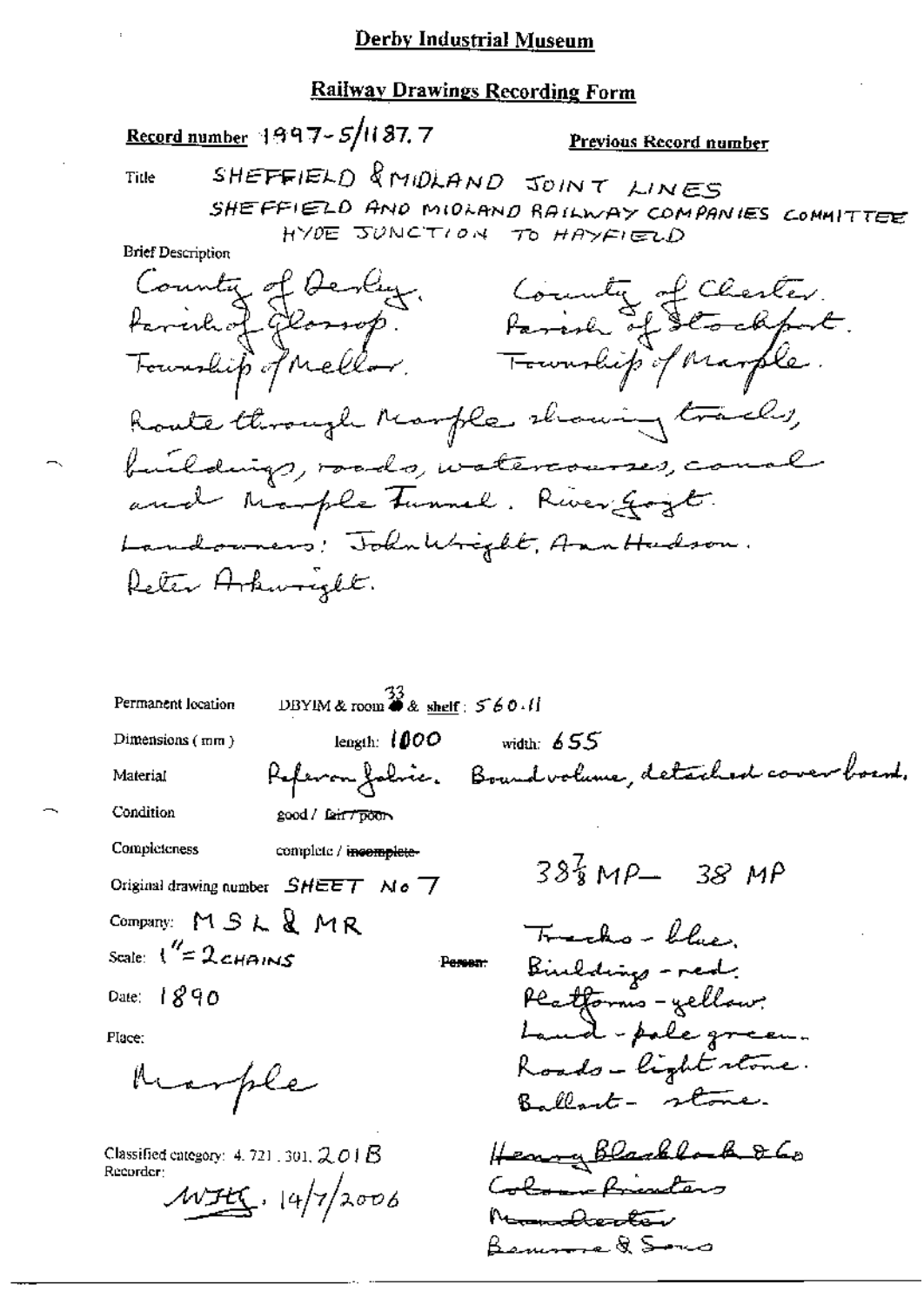<u>Record number</u>  $1997 - 5/1187.8$ 

Previous Record number

Title

SHEFFIELD & MIDLAND JOINT LINES SHEFFIELD AND MIDLAND RAILWAY COMPANIES CONMITTEE HYDE JUNCTION TO HAYFIELD

| County of Revery.                                     | County of Chester.   |
|-------------------------------------------------------|----------------------|
| Parish of Glorrop.                                    | Parcil of Stockfort. |
| Tourship of Mellow                                    | Township of Marple.  |
| Rooke showing tracks, buildings, roads, watercourses, |                      |
| access tunnel to Windy Bottom. Véaduct over           |                      |
| R : Goyt.<br>Landouners; Reter Arburight,             |                      |

33<br>DBYIM & room  $\bullet$  & shelf : 560.11 Permanent location length:  $1000$ Dimensions (mm) width:  $655$ Referan fabric, Boundvalune, detached cover boem, Material Condition good / fair poor Completeness complete / incomplete- $38MP - 375MP$ Original drawing number  $SHEET$  No  $\mathcal S$ Company:  $MSL$   $M$   $R$ Tracho-blue Scale:  $\frac{1}{2}$  2 cHAINS Biulding - red.<br>Platforms - yellow:<br>Land - pole green. Person: Date: 1890 Place: Roads-light state. goyt Viadual Ballant- stone. Henny Blacklock & Co<br>Co<del>lean Priviler</del>s Classified category:  $4.721$ , 301,  $201B$ Recorder:  $MFEC.14/7/2006$ he<del>markkerter</del>e Bennose & Sons.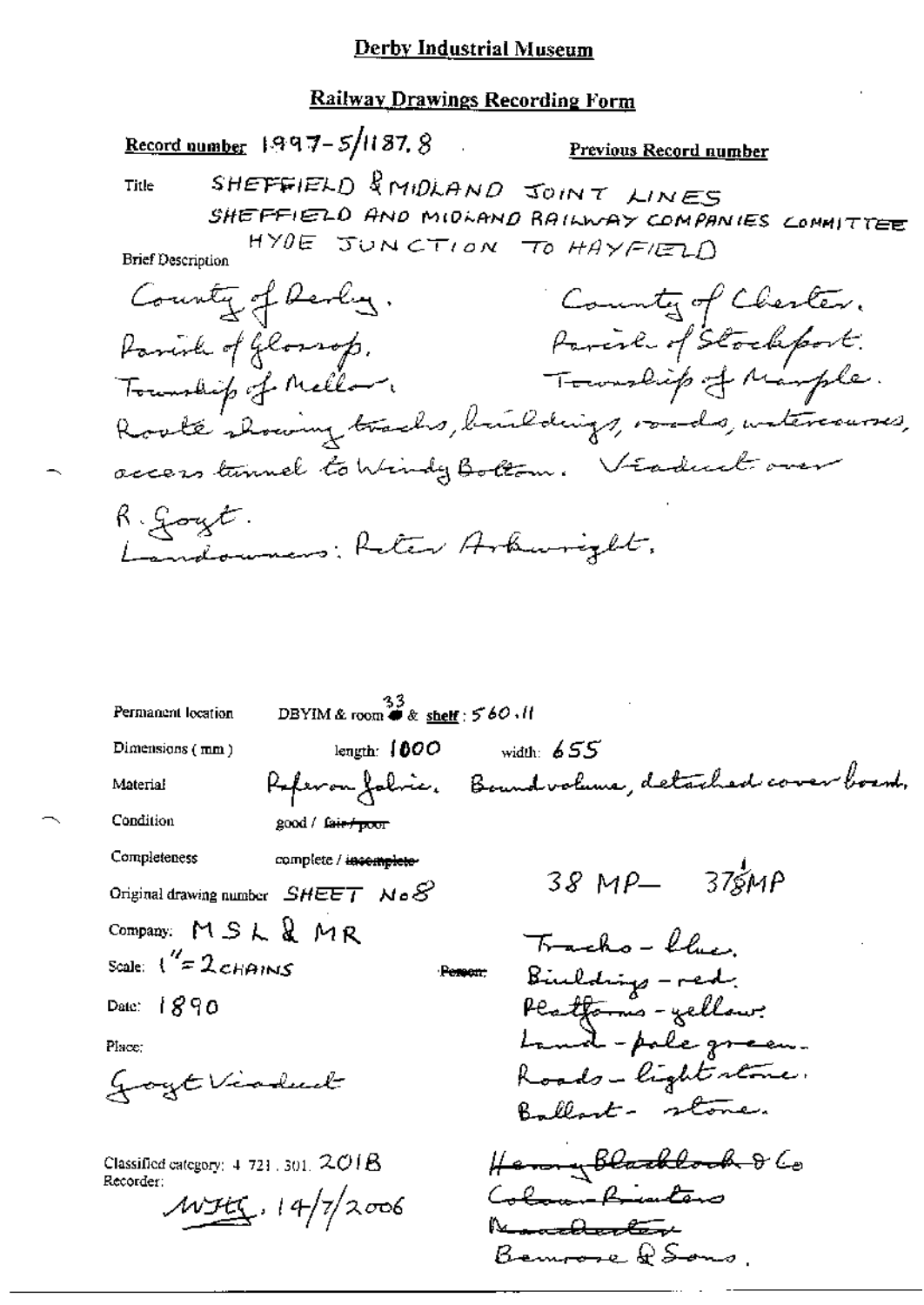#### **Railway Drawings Recording Form**

Record number 1997-5/1187.9

#### Previous Record number

Title

SHEFFIELD & MIDLAND JOINT LINES SHEFFIELD AND MIDLAND RAILWAY COMPANIES COMMITTEE HYDE JUNCTION TO HAYFIELD

County of Devly. Parish of gloroop. Township of Mellor. Township of New Mills. Roote through Strines Stateron showing tracks, buildings, roads, River Goyt. Landowners; Reter Arkwright, John Moult Lord Egenton of Tatton.

 $\frac{33}{DBYIM}$  & room  $\otimes$  & shelf : 560.1 Permanent location Dimensions (mm) length:  $1000$ width:  $655$ Referan fabric. Bound volume, detached cover board. Material Condition good / fair / poor Completeness complete / incomplete- $376MP - 364MP$ Original drawing number SHEET No 9 Company: MSL & MR Tracks-blue Scale:  $1'' = 2c$ HAINS Binddings - red. Person: Platforms - yellow:<br>Land - pale green. Date: 1890 Place: Roads-light stone. Strines Ballast- stone. Hearing Blackbock 860 Classified category: 4, 721, 301,  $201B$ Recorder: Colour frienters  $WH$ ,  $14/7/2006$ Numeroti Benvore & Sons.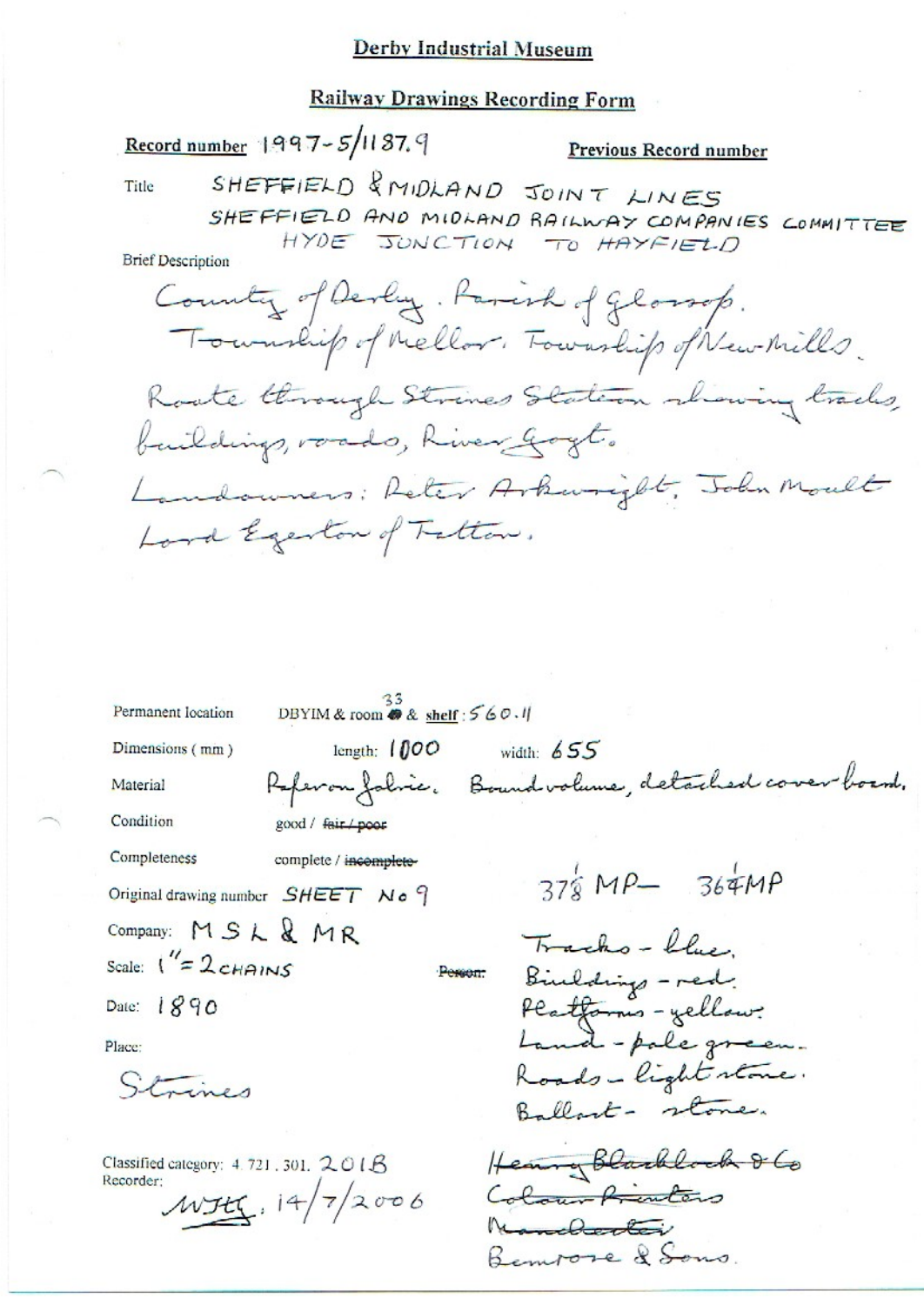#### Railway Drawings Recording Form

Record number  $1997 - 5/1187$ . ID Previous Record number SHEFFIELD & MIDLAND JOINT LINES Title SHEFFIELD AND MIDLAND RAILWAY COMPANIES COMMITTEE HYDE JUNCTION TO HATFIELD **Brief Description** Country of Devey. Pavil of gloroup. Trouwalip of New Mills. Roate showing tracks, adgressed briefdings River goyt, roads. Landowners: Lord Egerton of Follow. James Marshall, Ann Orford Holte. Miss Maria Teresa Geswell, Semuel Swam. Jonathan Tomett.  $\frac{33}{10}$ <br>DBYIM & room **@** & shelf : 5 6 0.11 Permanent location length:  $1000$ width:  $655$ Dimensions  $(mn)$ Paperon folice. Bound volume, detached cover board. Material Condition good / fair / poor Completeness complete / incomplete- $364 \text{ MP} - 354 \text{ MP}$ Original drawing number  $SHEET$  No 10 Company:  $MSLRMR$ Tracks - blue. Scale:  $1''=2$ cHAINS Bindding - red. Person: Platforms - yellow:<br>Land - pale green. Date:  $1890$ Place: Roads - light stone.

Classified category:  $4.7211301$ ,  $2.016$ Recorder:

 $WH_1.14/7/2006$ 

Henry Blacklack & Co Colon Printers h<del>emakerte i</del> Bennove D-Sons.

Ballant- stone.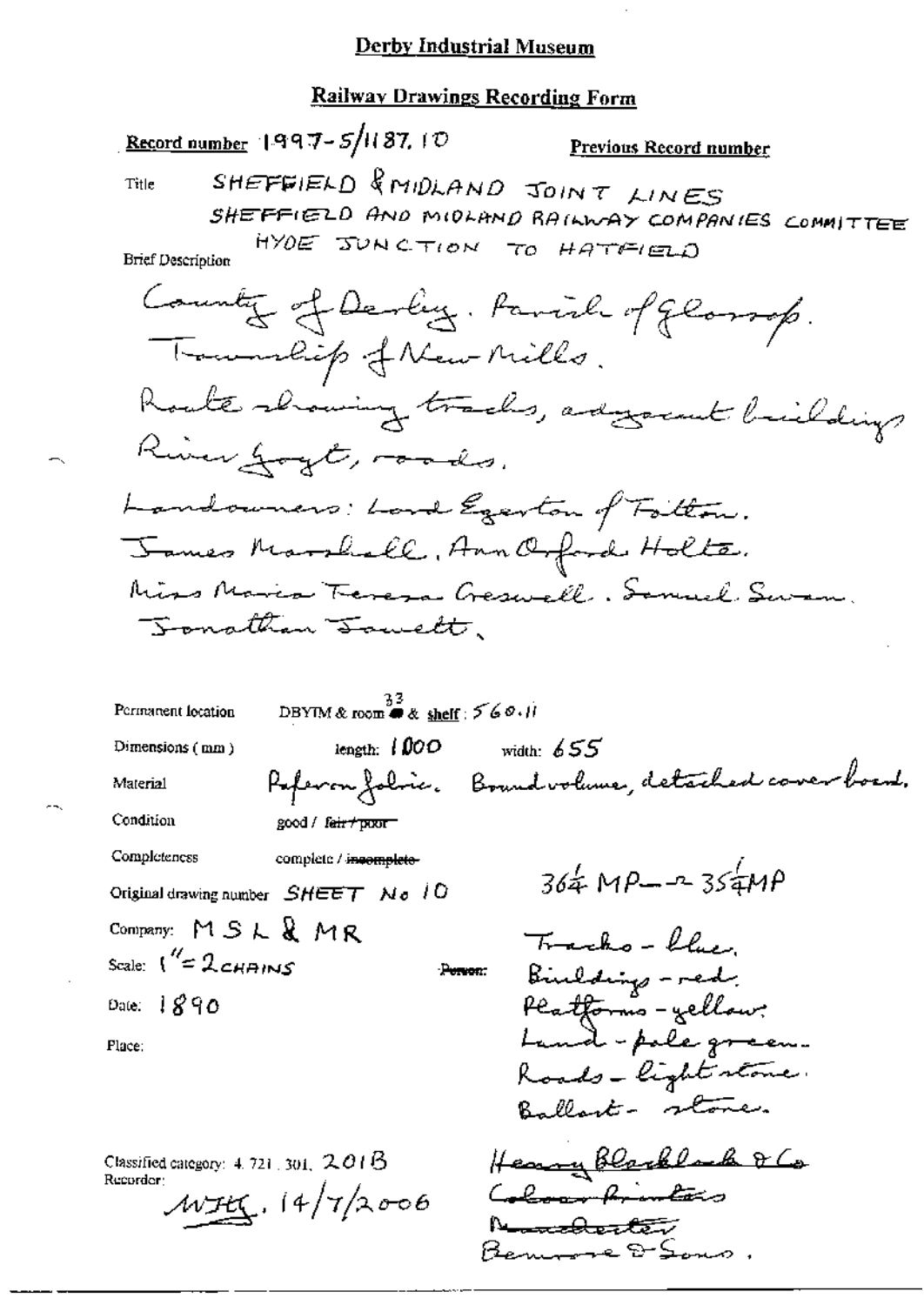Record number 1997-5/11 87. 11 Previous Record number SHEFFIELD & MIDLAND JOINT LINES Title SHEFFIELD AND MIDLAND RAILWAY COMPANIES COMMITTEE HYPE JONGTION TO HAYFIELD **Brief Description** County of Devly. Parish of Glorrep. Township of Country of Charles. Roate through New Mills towards Hougheild and zunction to berly. Tracks, buildings, roads, River Goyt and adjocent buildings shown. Landowners: TheReoGage, Earl Freeman & Governors fr Queen Anne's Bounty. T Barnes, G Pearson MTCresuell, Kinsbarnes & Messors Barnes & Collier; J Pearson. THe offield, CBradburg Sen & Jonr. G Shapley. Marcama Thorneley. Wm Henry Frederick Covendite. FJSummer. Rev J Rigg. Matthew Show Furner, AOHolte, TDrinkwelt, John Faylor,<br>Permanent location DBYM&room #& <u>shelf</u>: **56**0.11 Sommel <del>San f</del>ey Permanent location length:  $1000$  width:  $655$ Dimensions (mm) Poferon folici. Boundvolume, detailed cover boent. Material Condition good / fair / peer-Completeness complete / incomplete- $34 mP - 35 MP$ Original drawing number  $SHEET$  No ||  $15\frac{3}{8}$  MP  $-16\frac{1}{8}$  MP Company: MSL&MR Tracks - flux Scale:  $1^{\prime\prime}$ = 2 CHAINS Bindding - red. Person: Platforms - yellow? Date:  $1890$ Land-pole green. Place: Roads-light stone. New Mills Ballart- stone. Classified category: 4.721.301.2018.201A.1938. Henny Blacklock & Co Recorder: Colour Printers  $WH_{1,14}/7/2006$ 

Manchester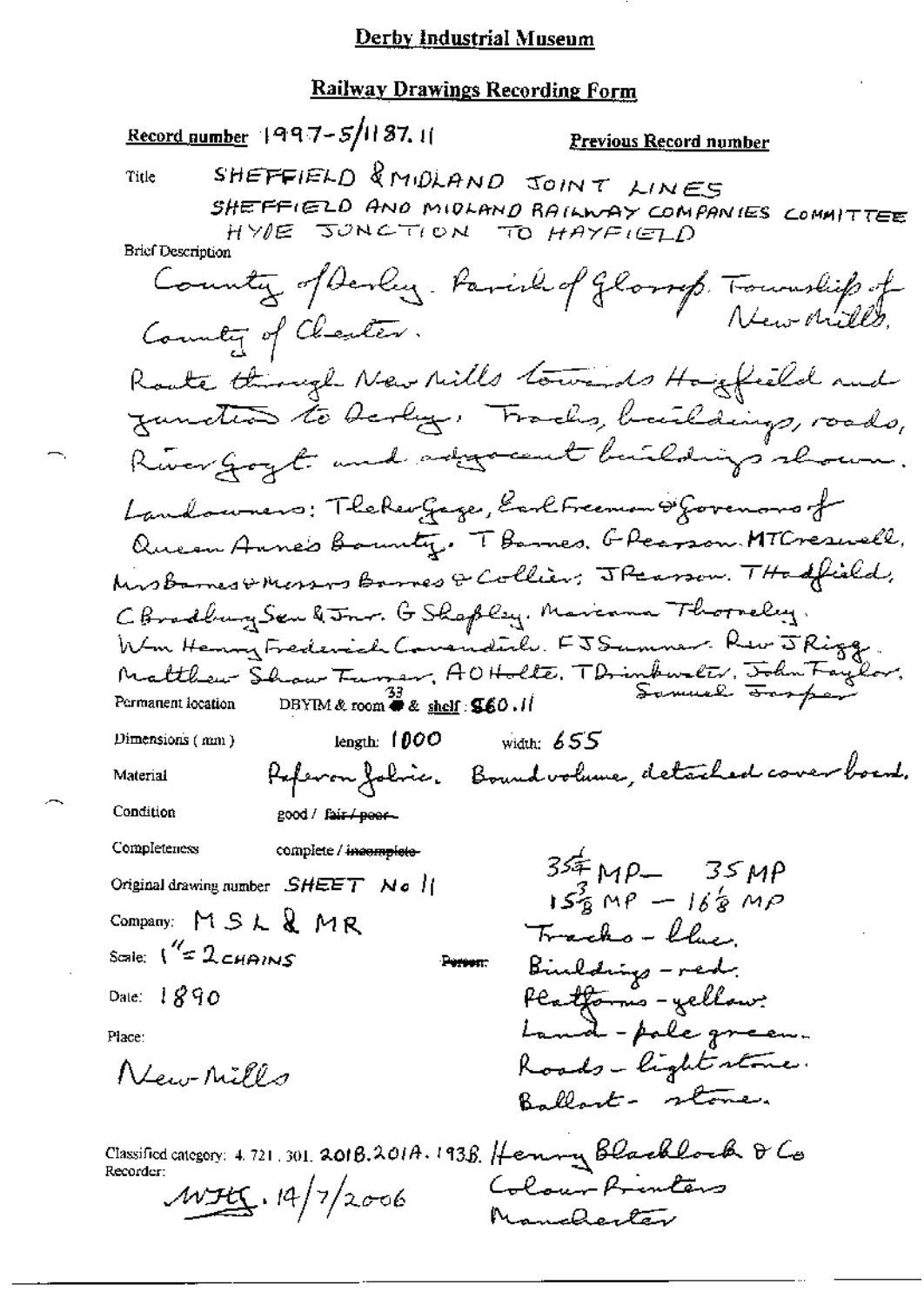Record number 1971-384/527

CATTELL Previous Record number

1089

Title

**Brief Description** 

hand plan how goroposed route from Hyde to Marple with track controline witcocourses. Landowners: Francis Dukinfield, Palmer Artley. Thomas Ashlon, Edward Hyde Clarke.<br>Reach Forent Camel Co. Marmadahe Royers. John Sidelottom. John Warmbey. This Howard. Marg Warbarton. Tomefh Cooker, Rev WW Tohnson. Benzamin Aalton. James Ardton. Thas Hadfield. John og te Vandrey, Alexander Swindells. —1><br>P 70 Permanent location DBYIM & room 49 & shelf:  $l/\hat{S}$ length: $5650$ Dimensions (mm) width:  $1020$ Tracing poper on Material soot lair/poor from Hyde end - damp. Condition Completeness c<del>omplete</del> / incomplete Original drawing number Company: Scale: Person: Date: Place: Hyde-Marple

Classified category: 4, 721, 301,  $201B$ Recorder *Wlle* 9/5/2003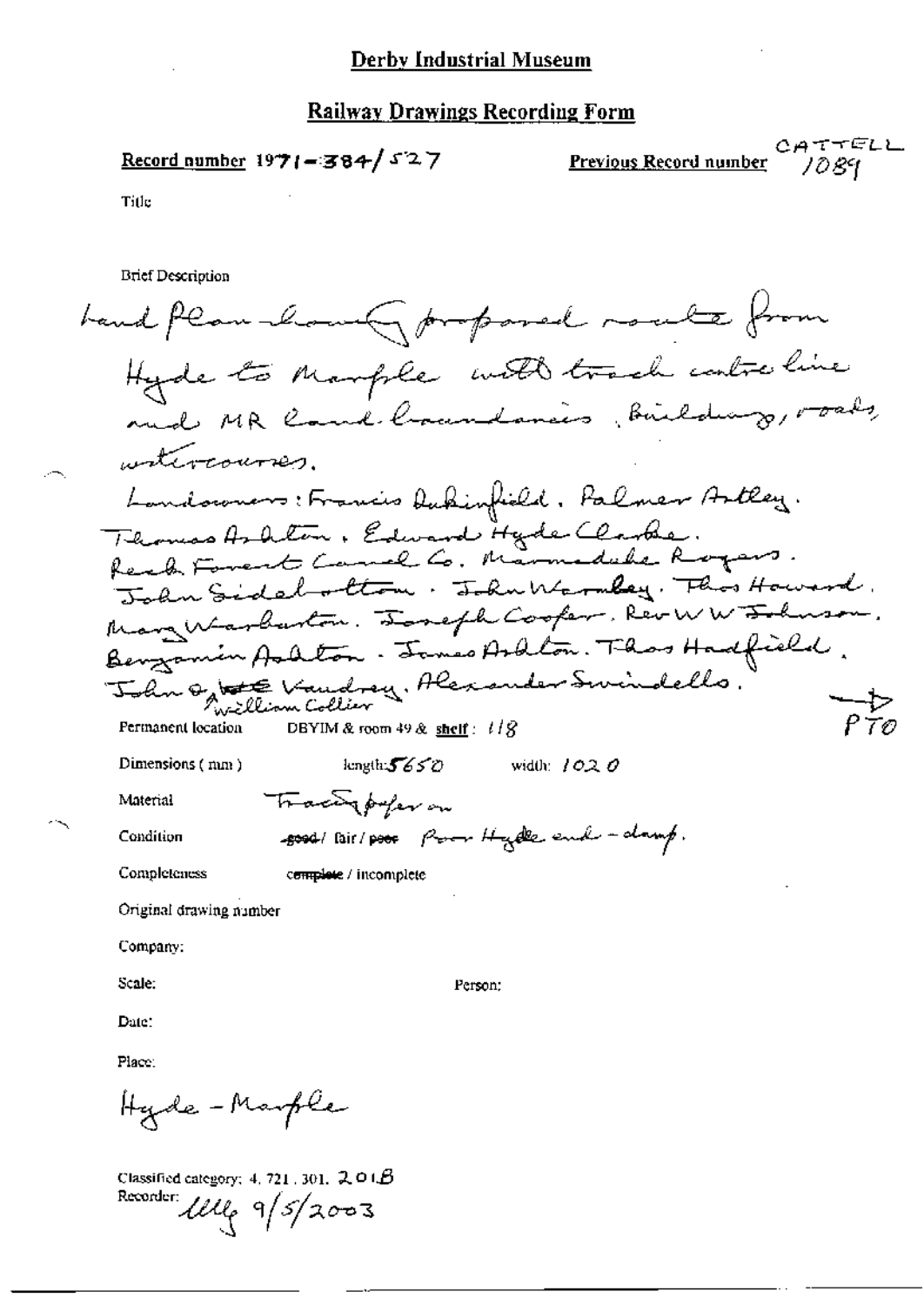Previous Record number MRP132/732 Record number 1997-5/652.1

Title

$$
S^{\text{d}} \& M^{\text{d}}
$$
 Commuittee

**Brief Description** 

Permanent location

DBYIM & room 49 & shelf:  $9^\circ$ 

Dimensions (mm)

length:  $300$  width:  $260$ 

Material Condition Tracing folice good / fair + poor

Completeness complete / incomplete

Original drawing number

Company:

Scale:  $1^R = 2c+19 \text{ m/s}$ 

Person:

Date: May 2, 1873

Place:

Services

Classified category:  $4, 721, 301, 2016$ Recorder:  $\mu_{\mathcal{H}\mathcal{L}}$  13/11/1998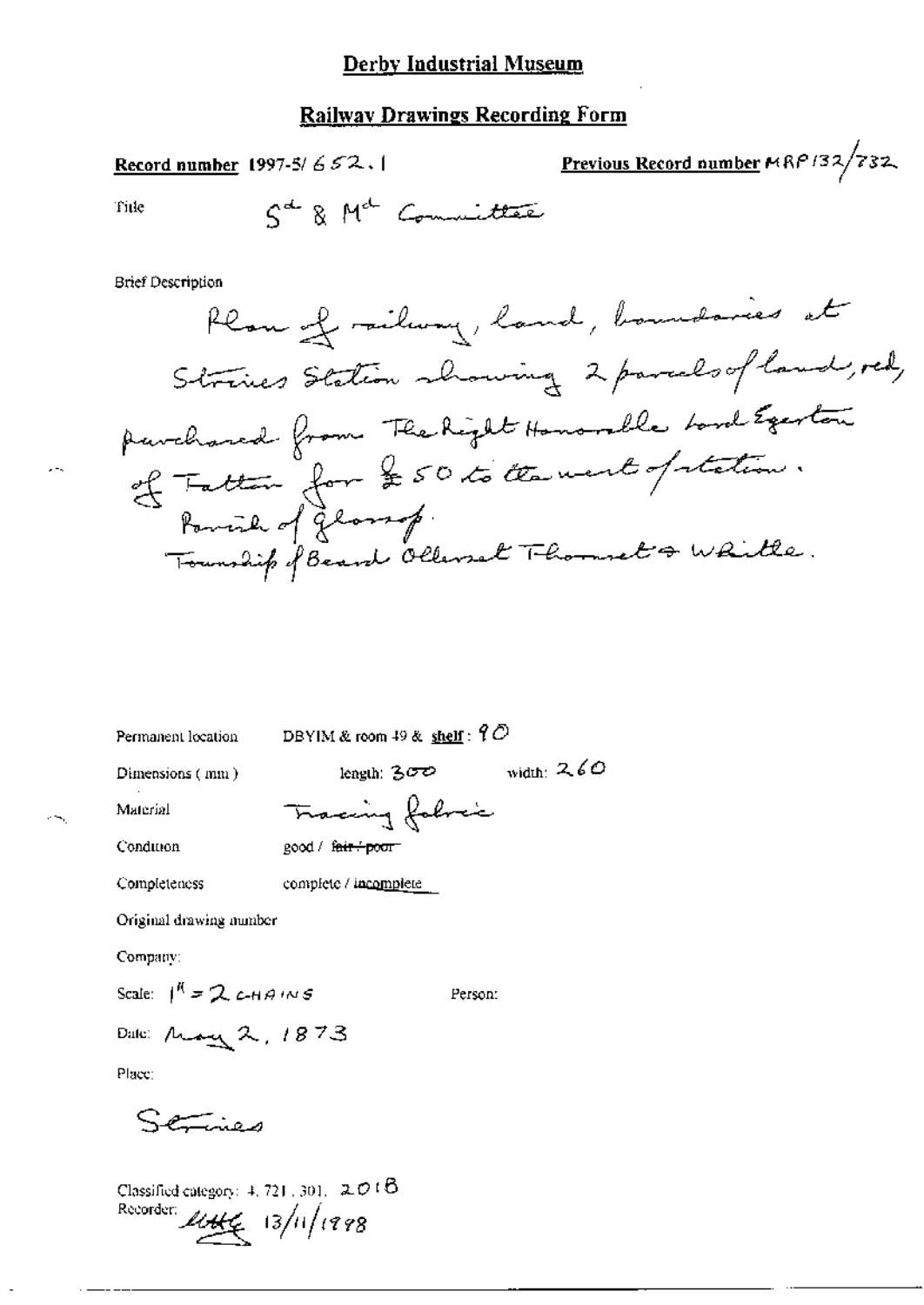#### Railwav Drawings Recording Form

Record number 1997-51  $6 \le 2 \le 3$ <br>Title  $\qquad \qquad \qquad \qquad \qquad$   $\qquad \qquad$   $\qquad \qquad$   $\qquad \qquad$   $\qquad \qquad$   $\qquad \qquad$   $\qquad$   $\qquad \qquad$   $\qquad$   $\qquad$   $\qquad$   $\qquad$   $\qquad$   $\qquad$   $\qquad$   $\qquad$   $\qquad$   $\qquad$   $\qquad$   $\qquad$   $\qquad$   $\qquad$   $\qquad$   $\qquad$   $\qquad$  SAND M J<sup>NT</sup> LINE STRINES

**Brief Description** 

1:A../,M1M~41 ?V\_""\ ,~»cv\_~g.-l»h»M=i¥~g/5'5,"-""?s"'"iL"}"""'""l X B-=\_//. Maj,/?(;:1Z7if%¢Lw2A,#,¢;1~,/g,@\*»J¢%,\*»-~@~¢'%¢'~\*-\* Tg 25\$'

Permanent location DBYIM & room  $49$  & shelf :  $9$  O

Dimensions (nm)  $\qquad \qquad$  length:  $305$  vidth:  $430$ 

Material — Tracing fabric

Condition  $\qquad \qquad \text{good /}-\text{fair /post}$ -

Completeness complete / incomplete

Original drawing number

Company:

Scale:  $1'' = 2$  c+m s Person: Date:  $M_{\rm tot}$   $10^{4}$   $1875$ 

ŧ

Place

 $Stimeq$ .

Classified category,  $4, 721, 301, 2, 015$ Recorder:  $\mu$ song 20/11/1998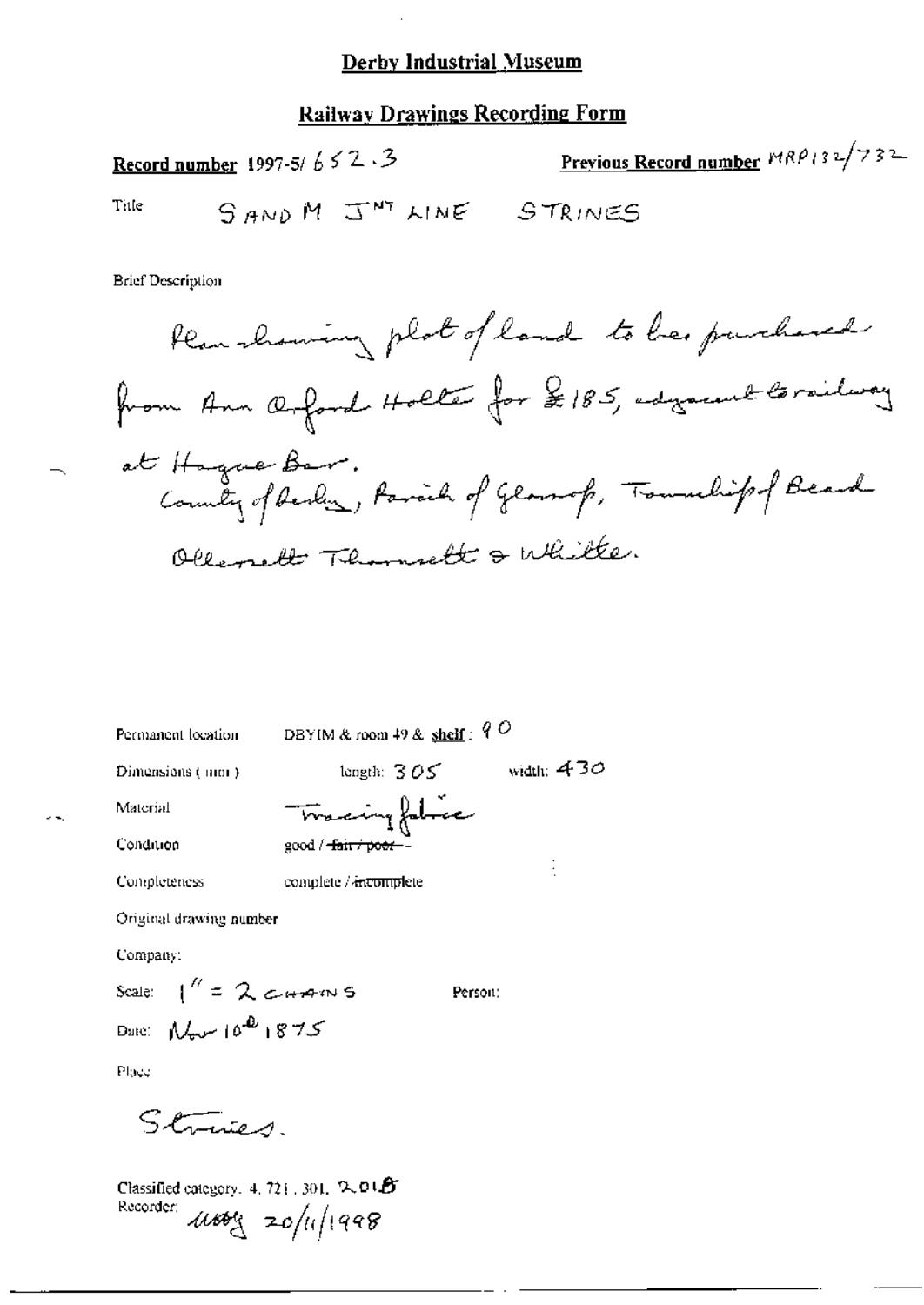# **Railway Drawings Recording Form**

<u>Previous Record number</u>  $F(RP/32/732$ . Record number 1997-5/652.8 The Trantees under the Will of Reter Arkuright Esq. Title Brief Description Shaffield and Medland Railway Plan showing land and buildings over Marple Trumal with plot (red) bought from above for \$173,500 on the west ride.

DBYIM & room  $49$  & shelf:  $9$  O Permanent location length:  $430$  width:  $315$ Dimensions (mm) Tracing folocie Material Condition good / fair *L*eeer ł complete / incompleté Completeness Original drawing number Company: Scale:  $1^{11} = 33$  FEE T Person: Date: May 18, 1874

Place:

Marple

Classified category: 4, 721, 301,  $\sim$  2, 0 1  $\Theta$ Recorder:  $\mu\omega$  20/11/1998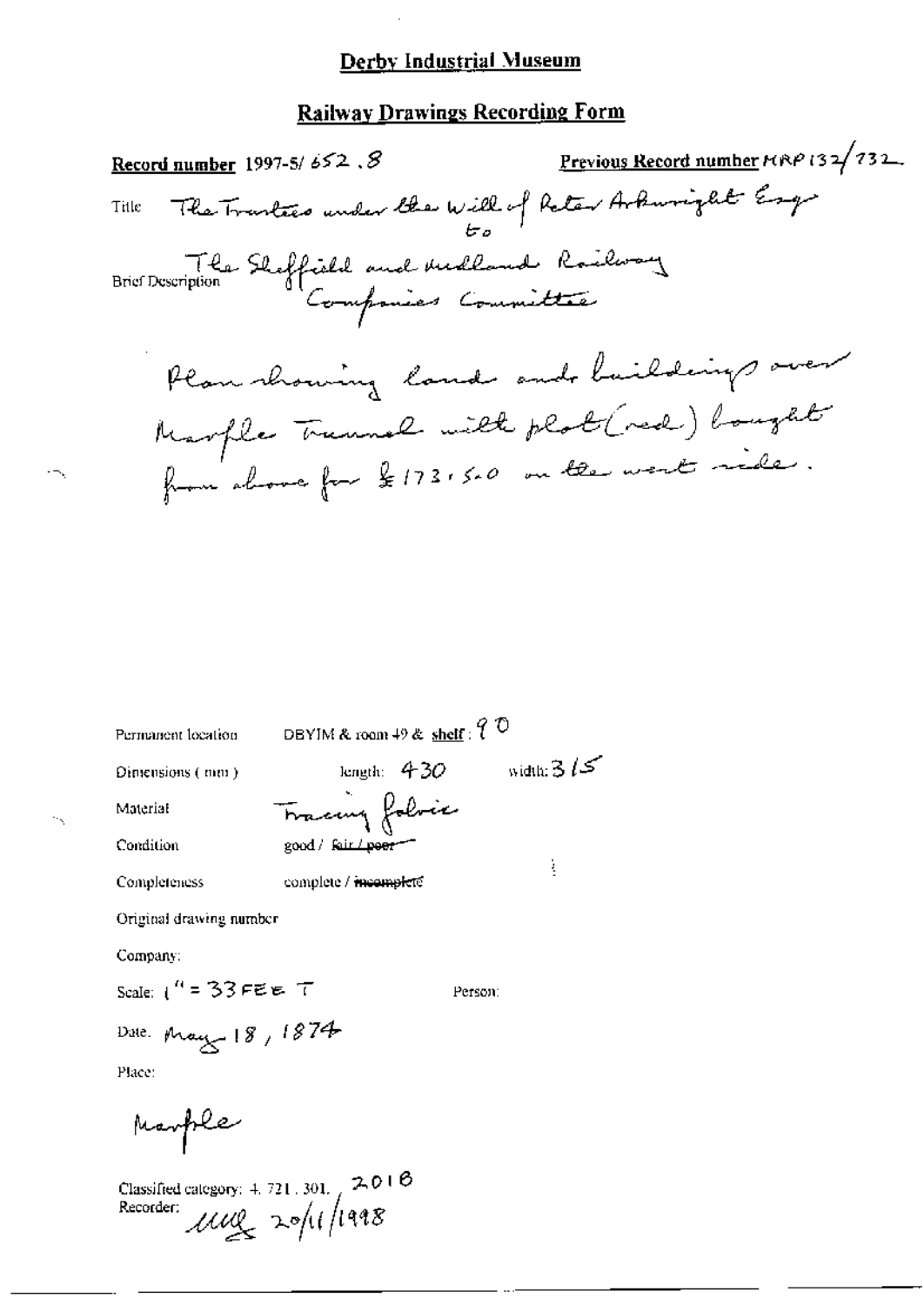## **Railway Drawings Recording Form**

Previous Record number  $\forall A \mathsf{P}(32/732)$ Record number 1997-5/ $652.9$ M. N. M AND H J AAILWAY Title

**Brief Description** 

₹.

Permanent location

DBYIM & room 49 & shelf :  $90$ 

Tracing folice

good / fair / poor

Dimensions (mm)

length:  $520$  width:  $285$ 

ŧ

Material Condition

Completeness complete / incomplete-

Original drawing number

Company:

Scale:  $1^k = 2c_{HAMS}$ Date:  $(2)3/1872$ 

Person:

Place:

Marple

Classified category: 4, 721, 301, 2, 0 1 B Recorder.<br> $1112 - 20/11/1998$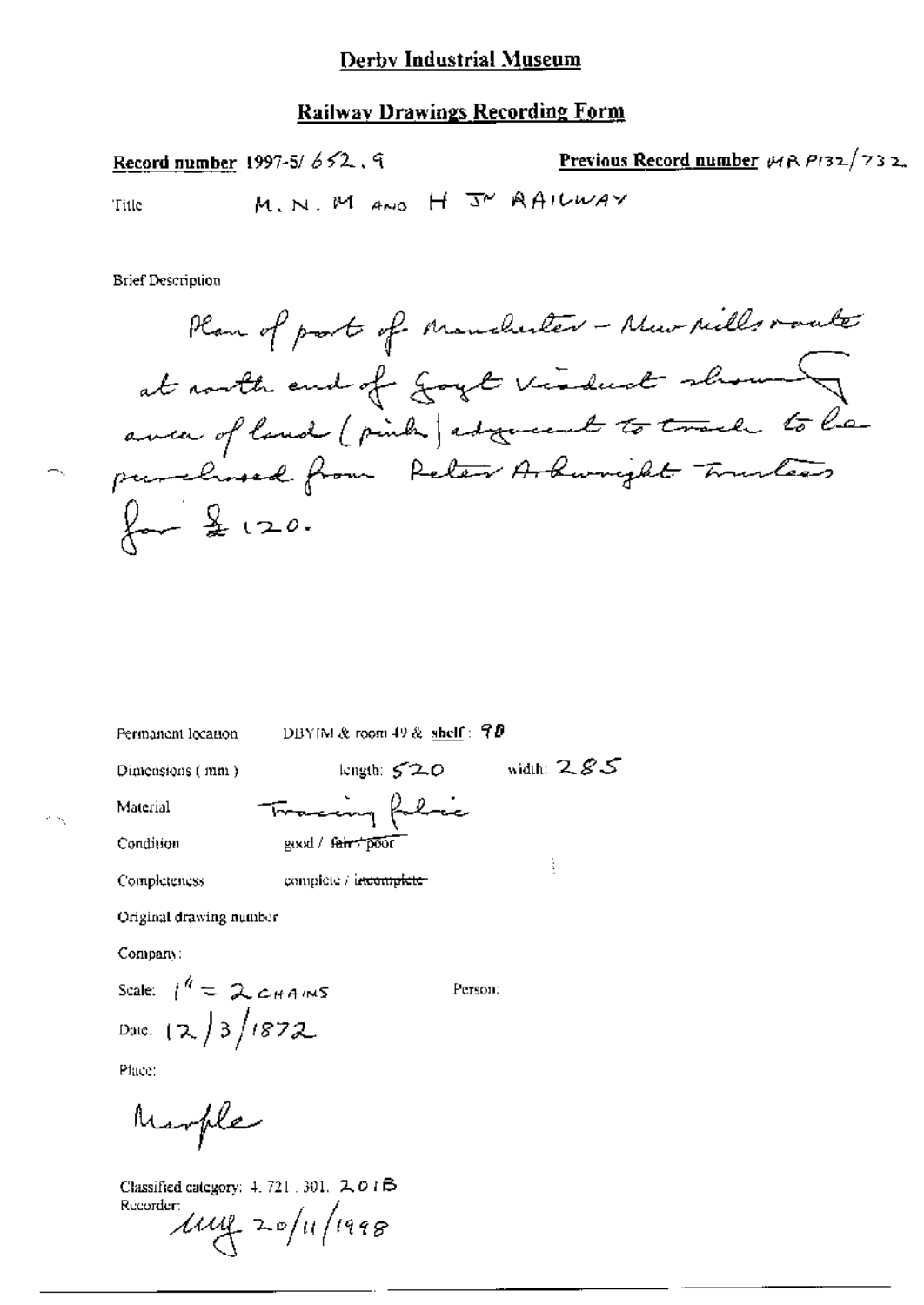## **Railway Drawings Recording Form**

Record number 1997-5/652.10

Previous Record number MAPr32/732

Title

**Brief Description** 

DBYIM & room 49 & shelf:  $90$ Permanent location leagth:  $400$  width:  $245$ Dimensions (mm) Material Tracing folice Condition good / fair / poor ţ Completeness complete / mcomplete Original drawing number Company. MR Scale: **Ex** N.T.S. Person:

Ā,

 $\sim$ 

Date: July 24, 1874

Place:

Marple

Classified category:  $4, 721, 301, 7401$   $\beta$ Recorder  $\mathcal{U}H46 - 27/n/1998$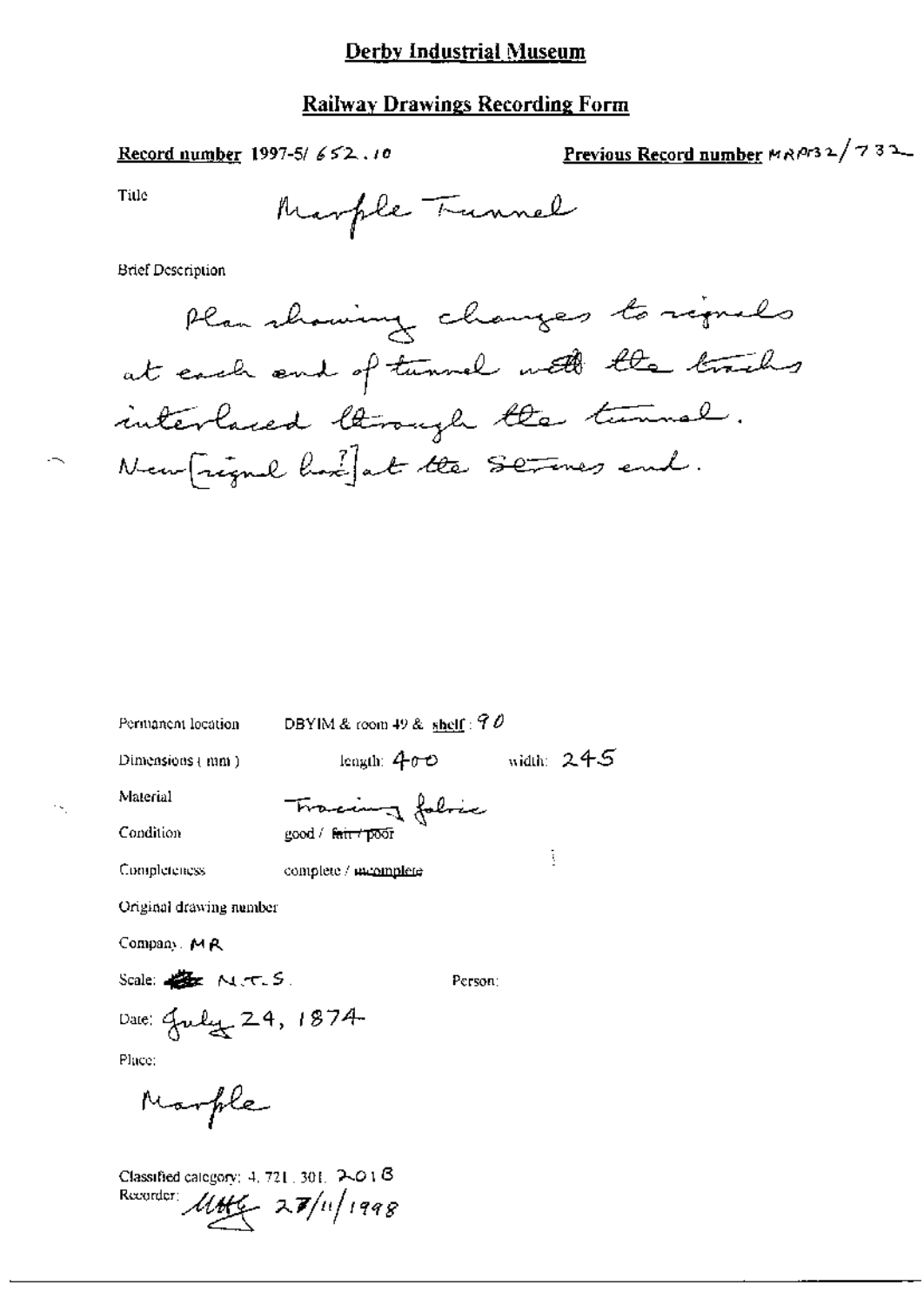Previous Record number MRP 132 / 732 Record number 1997-5/652.11

Title SHEFFIELD AND MIDLAND RAILYS - HAYFIELD BRANCH

**Brief Description** 

А.

 $\epsilon$   $\sim$ 

Hear showing plat of land adgressent to Mellow / Studyort tumpels road to be rold

| Permanent location                             | DBYIM & room 49 & shelf: $Q$ $Q$ |              |
|------------------------------------------------|----------------------------------|--------------|
| Dimensions (mm)                                | length $600$                     | width: $430$ |
| Material                                       | Tracing fabric                   |              |
| Condition                                      | good / Lais <del>/ poor</del> 1  |              |
| Completeness                                   | complete / incomplete -          |              |
| Original drawing number                        |                                  |              |
| Company: $S$ & M $R$ $\ell_{\rm M}$            |                                  |              |
| Scale: $\int^R = 33 \text{ F}e^{\frac{1}{kT}}$ | Person:                          |              |

Date:

Place:

Marple

Classified category: 4, 721, 301,  $2-01$   $\beta$ Recorder:  $\mu\mathfrak{C}$  27/11/1998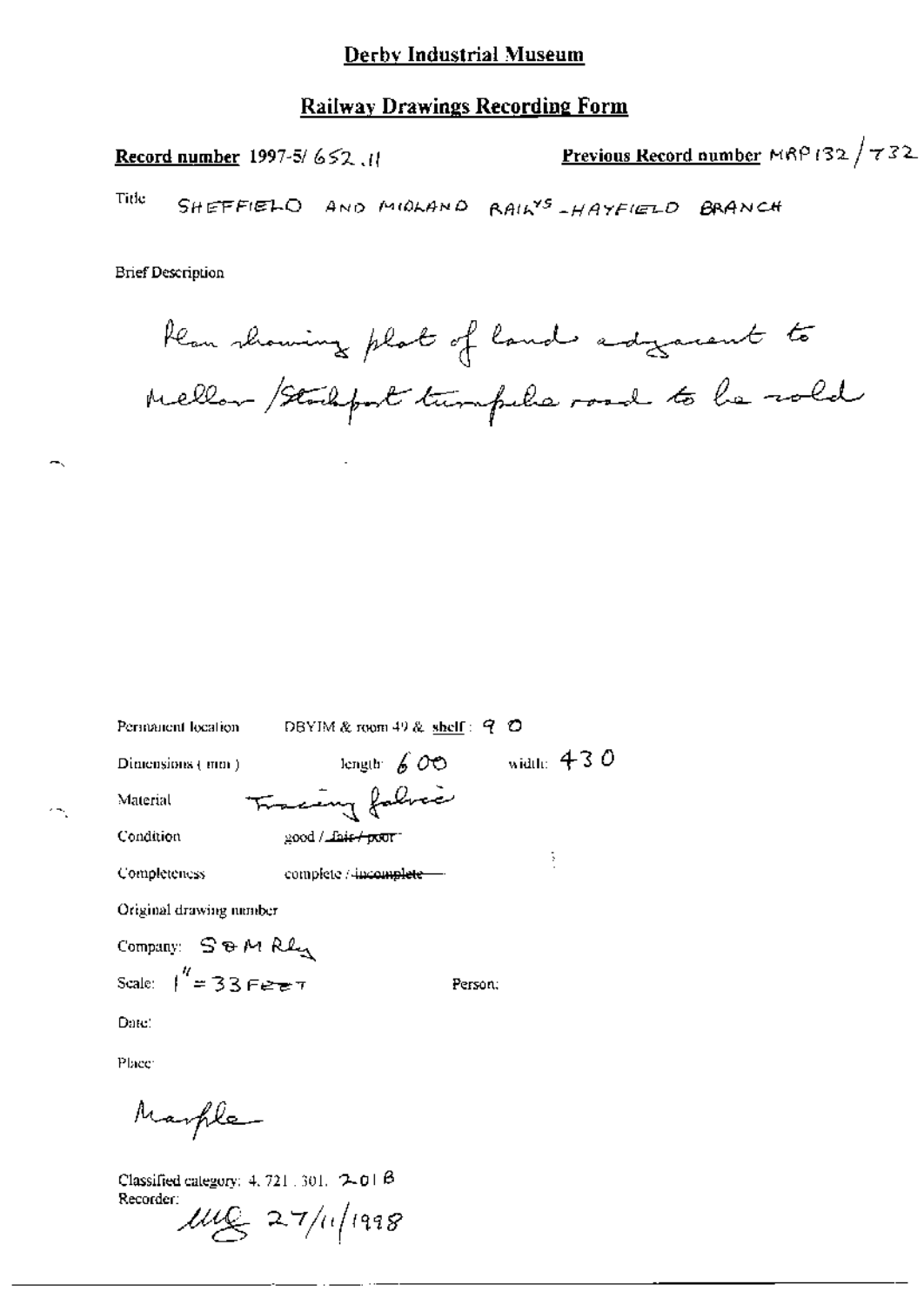#### **Railway Drawings Recording Form**

Record number 1997-5/652.12-

Previous Record number  $RAP$ 132/732

Title

**Brief Description** 

Plan of land between Marple Whom Territion and Compostall Bridge showing two progected routes in red inh. Roads, buildings, metercourses ofields abour.

Permanent location DBYIM & room 49 & shelf: 90 length,  $610$  width: 420 Dimensions  $($  mm $)$ Traccing folice Material Condition good / latt 7 poor ł Completeness complete / incomplete

Original drawing number

Company:

Scale:  $\begin{pmatrix} u & 7 & 0.4 & 7 & 4805 \\ 25 & 1 & 1 & 1 & 1 \end{pmatrix}$  $\overline{\mathrm{Date}}$ :

Person:

Place.

Marple

Classified category:  $4.721$ ,  $301$ ,  $2.01$  $\beta$ Recorder:  $\mathcal{U}\mathcal{U}$  27/11/1998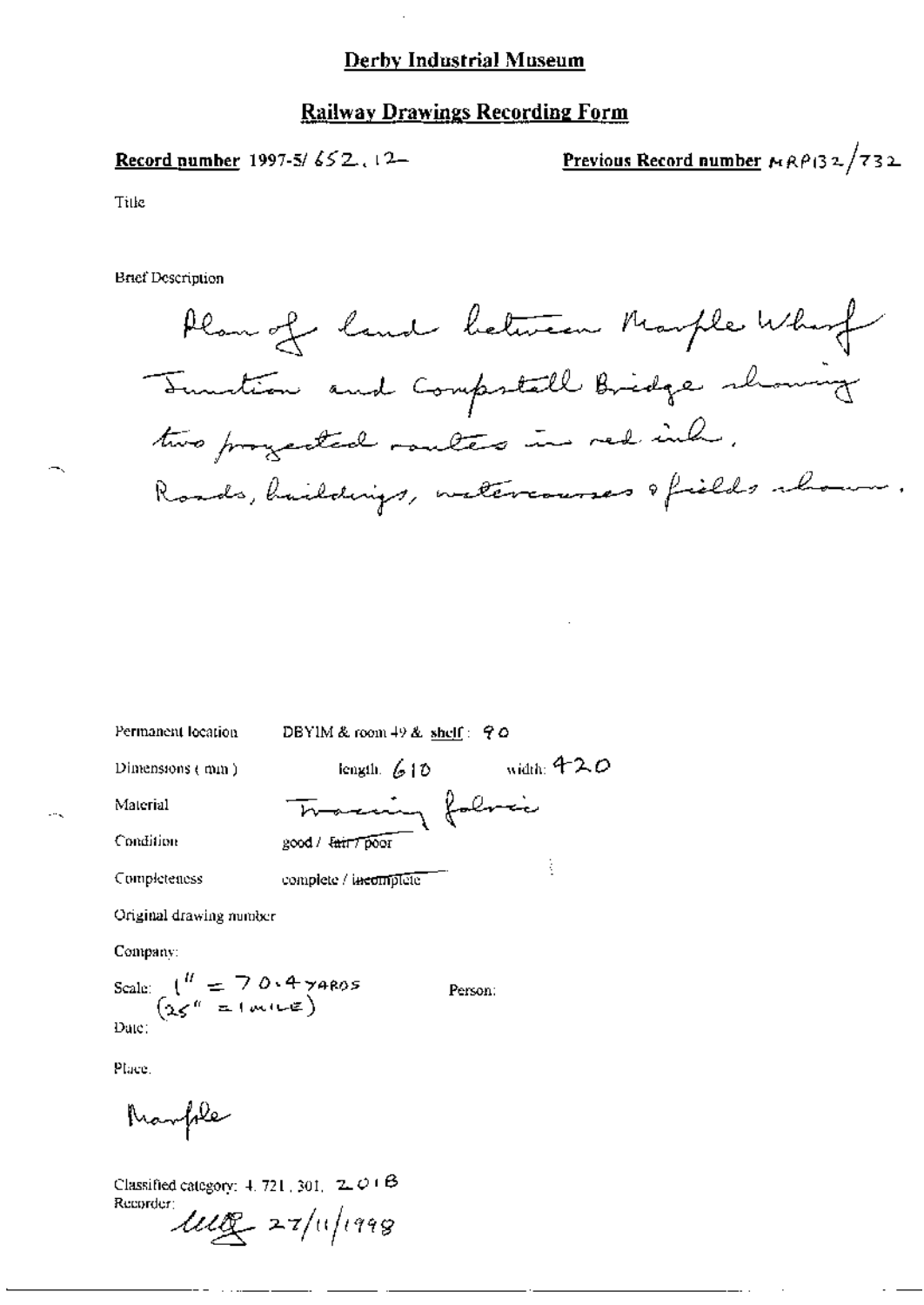Previous Record number  $M \wedge P$ 132/732 Record number 1997-5/652.14

Title

**Brief Description** 



Permanent location

DBYIM & room  $49$  & shelf  $.70$ 

Tracing folosic

Dimensions (mm)

length:  $570$  width:  $385$ 

Condition

Material

good / f<del>air / poor</del>

Completeness complete <del>/ incomplet</del>e

Original drawing number

Company: SOM Ins

Scale:  $\int_1^L = 2 \epsilon H A t N S$ 

Person;

Date: Guly 24, 1874 Place:

Marfle

Classified category: 4, 721, 301, 7, 04 & Recorder:  $\mu$ use 27/11/1998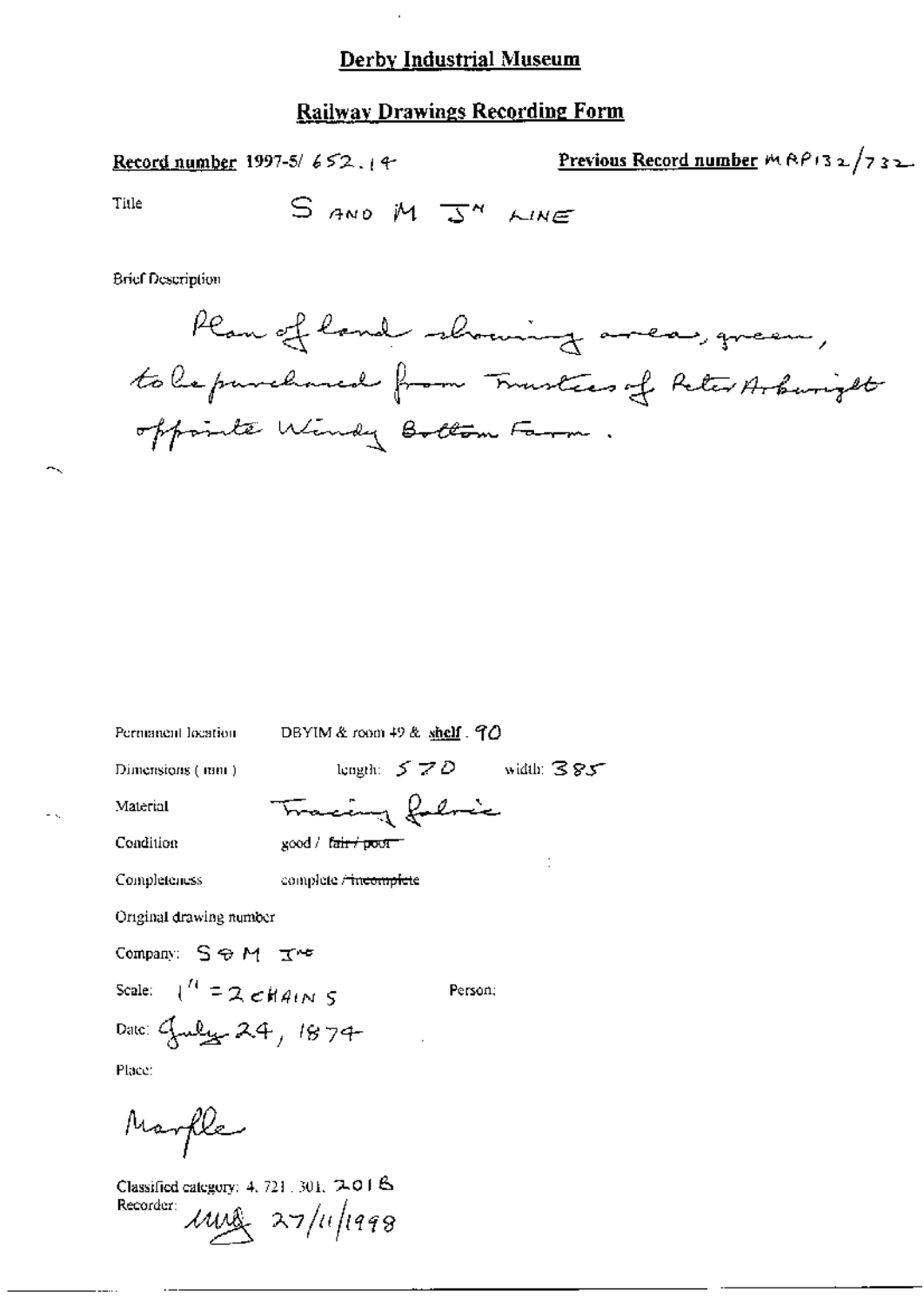# **Railway Drawings Recording Form**

Record number 1997-5/652.15

<u>Previous Record number</u>  $MRPI32 / 732$ 

Title

**Brief Description** 



| Permanent location        | DBYIM & room 49 & shelf: $9\%$    |                     |
|---------------------------|-----------------------------------|---------------------|
| Dimensions (mm)           | length: $6/5$                     | width: 330 $\sigma$ |
| Material                  | Fracing falric                    |                     |
| Condition                 | good / <del>fair / poor</del>     |                     |
| Completeness              | complete / <del>incomple</del> te |                     |
| Original drawing number   |                                   |                     |
| Company: $S \oplus M$     |                                   |                     |
| Scale: $1^{h}$ = 33 Feber |                                   | Person:             |
| Dale: 14 Dec 1874         |                                   |                     |
| Place.                    |                                   |                     |
| Marfle                    |                                   |                     |

Classified category:  $4, 721, 301, 790, 18$ Recorder:  $\mu v$  27/11/1998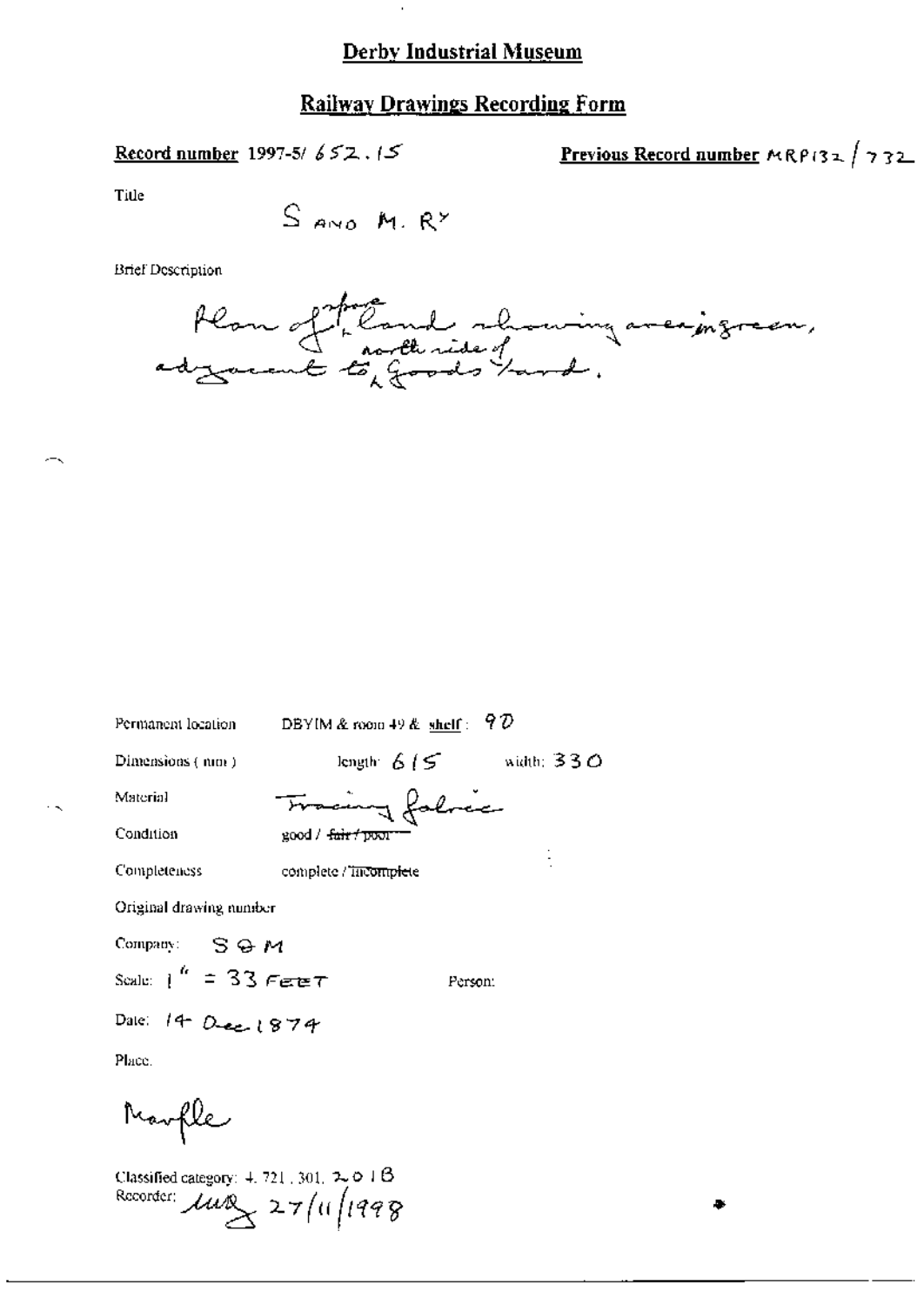Previous Record number MRP132/732 Record number 1997-5/652.16 SAND M<sup>INT</sup> LINE STRINES

**Brief Description** 

Title

Plan showing plat of land, red, to be purchased from James Marshall, asycarent to railway I road County pleaky, Parink of Glang. Township of Beard Ollanet Thomas o Whitle.

DBYIM & room  $+9$  & shelf:  $9$  O Permanent location length:  $340$  width:  $425$ Dimensions (mm) Tomaing folice Material Condition good / fair+poor ł complete / mcomplete -Completeness Original drawing number

Company: 5 oM Tot Scale:  $1^4$  =  $2 \text{cm}$ 

Person.

Date:  $30$  Sept  $(874$ 

Place.

Strinier

Classified category:  $4.721$ . 301.  $2.01B$ Recorder: lug 27/11/1998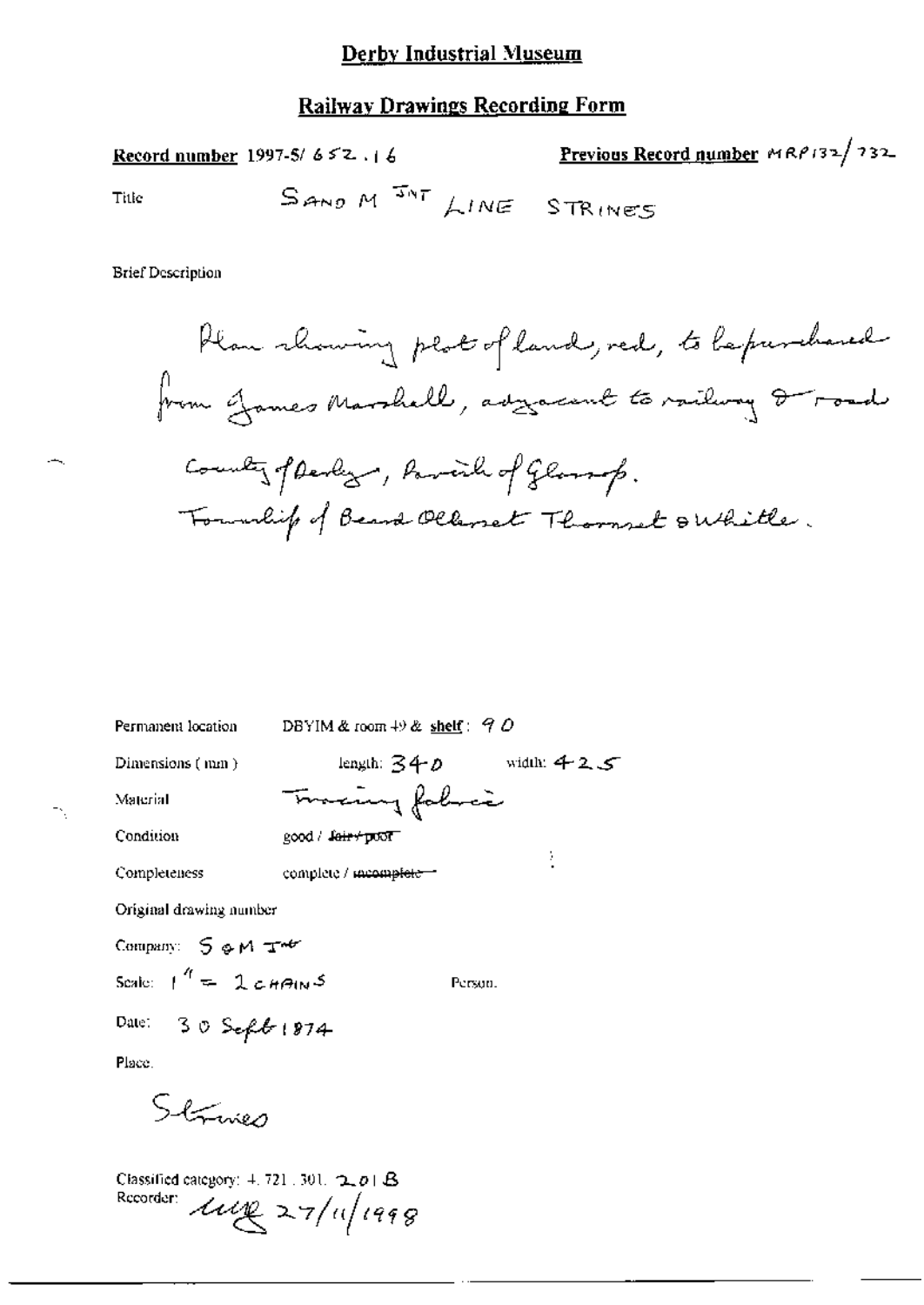l.

# **Railway Drawings Recording Form**

Record number 1997-5/652.17

Previous Record number  $M \wedge P 32 / 732$ 

Title

**Brief Description** 

| Permanent location      | DBYIM & room 49 & shelf: 90     |  |  |
|-------------------------|---------------------------------|--|--|
| Dimensions $(mn)$       | length. $3\,90$<br>width: $385$ |  |  |
| Material                | Tracing fabric                  |  |  |
| Condition               | good / fair / poor              |  |  |
| Completeness            | complete / incomplete           |  |  |
| Original drawing number |                                 |  |  |
|                         |                                 |  |  |

Company:

Scale:  $1'' = 33$  FEET

Person:

Date: April 30 1875 Place:

Marple

Classified category: 4-721, 301, 2-01 B Recorder  $\mathcal{L}u$  27/11/1998

 $\rightarrow$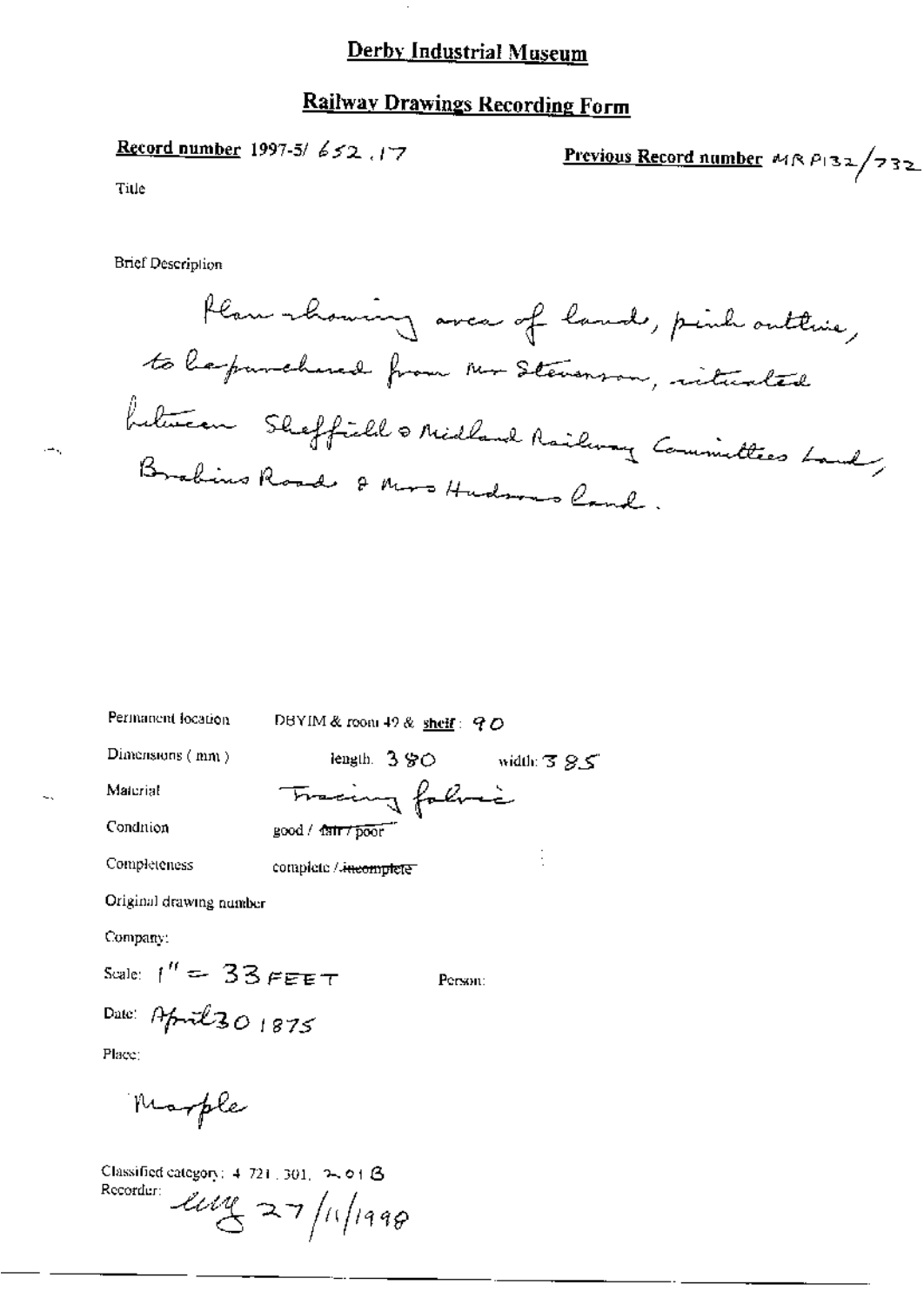#### **Railway Drawings Recording Form**

Record number 1997-5/ $652$ ,  $18$ Previous Record number  $A \wedge P$ 132/732 Title SAND M J" LINE PLAN SHEWING LAND REQUIRED AT STRINES **Brief Description** Plan-browing strips of land required adjoint to existing boundaries. To be purchased from: Lord Egenton - med Ann Onford Holle - yellow James Marshall - blue Reter Arkampht - green John moult - brown Permanent location DBYIM & room 49 & shelf: 9 0 length:  $980$  width:  $460$ Dimensions (mm) Material Francing folice Condition ÿ Completeness complete/ incomplete Original drawing number Company: S & M TV Scale:  $1'' = 2$  c-HAINS Person: Dale: July 24, 1879 Place.

Strines.

Classified category: 4, 721 [301,  $2.01\beta$ Recorder:  $\mu$  $\mu$  27/11/1998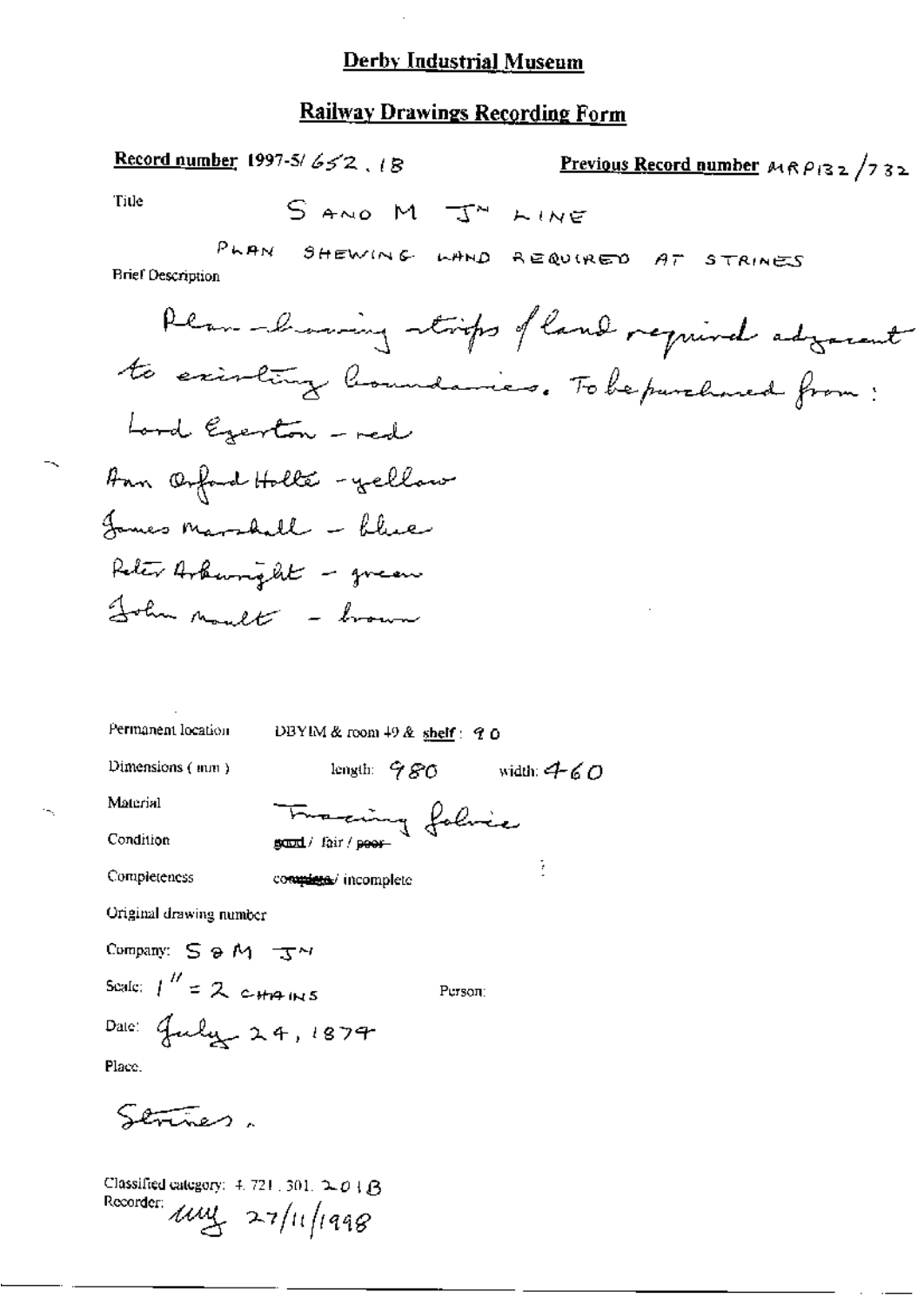### **Railway Drawings Recording Form**

Record number 1997-5/  $862$ 

Previous Record number MRP132/947

Title

M. NM. AND H. RAILWAY

Brief Description

Section chaming proposed level

| Permanent location<br>DBYIM & room 49 & shelf: $\pm 2$ S |                         |
|----------------------------------------------------------|-------------------------|
| length: $2615$<br>Dimensions $(mm)$                      | width: 2.9 $\mathcal O$ |
| Material<br>Poperon fabric                               |                         |
| Condition<br>good / <del>dair / poor</del>               |                         |
| Completeness<br>complete / incomplete.                   |                         |
| Original drawing number $346/5246$                       | , 64                    |
| Company: M. WM & H                                       |                         |
| Scale: $i^H = 2$ cH HORIZ.<br>$i^H = 3$ OFT VERT         | Person:                 |
| Date: Qct 1864                                           |                         |
| Place:                                                   |                         |
| $-2438c$                                                 |                         |

Classified category: 4.721, 301, 201 $\overrightarrow{B_{\psi}}$ Recorder  $Ulle  $27/8/1999$$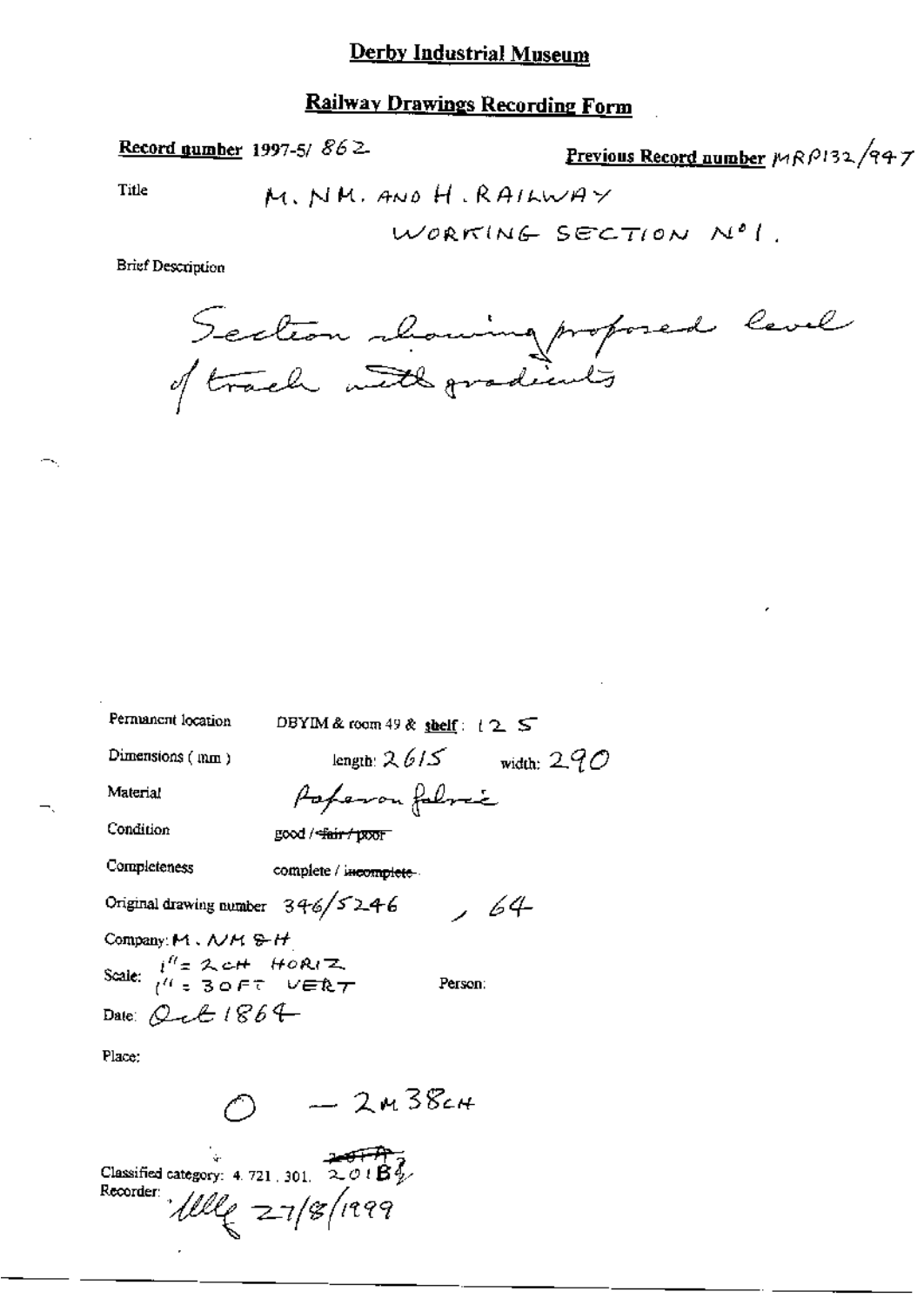#### **Railway Drawings Recording Form**

Record number 1997-5/427.1 Previous Record number MRP132/474 M.R Title STRINES Cross Sections at SLLp **Brief Description** Cross sections at 4 locations showing proposals to modify cutting lope and build retaining respe of rock with deep drainage provided.

Permanent location

DBYIM & room 49 & shelf:  $\overline{Z}$   $\overline{Z}$ 

Dimensions (mm)

length:  $2.800$  width: 665

Material

Condition

Paper on folores good / fair / poor --

Completeness

complete / incomplete

Original drawing ramber

Company: MR

Scale:  $1'' = 10FEET$  SECTIONS<br> $1'' = 40FEET$  SITE PLAN<br>Date: 28 Oct 1879 Person:

Place:

Setting

Classified category: 4, 721, 301,  $484$   $20(B)$ Recorder:  $10069999$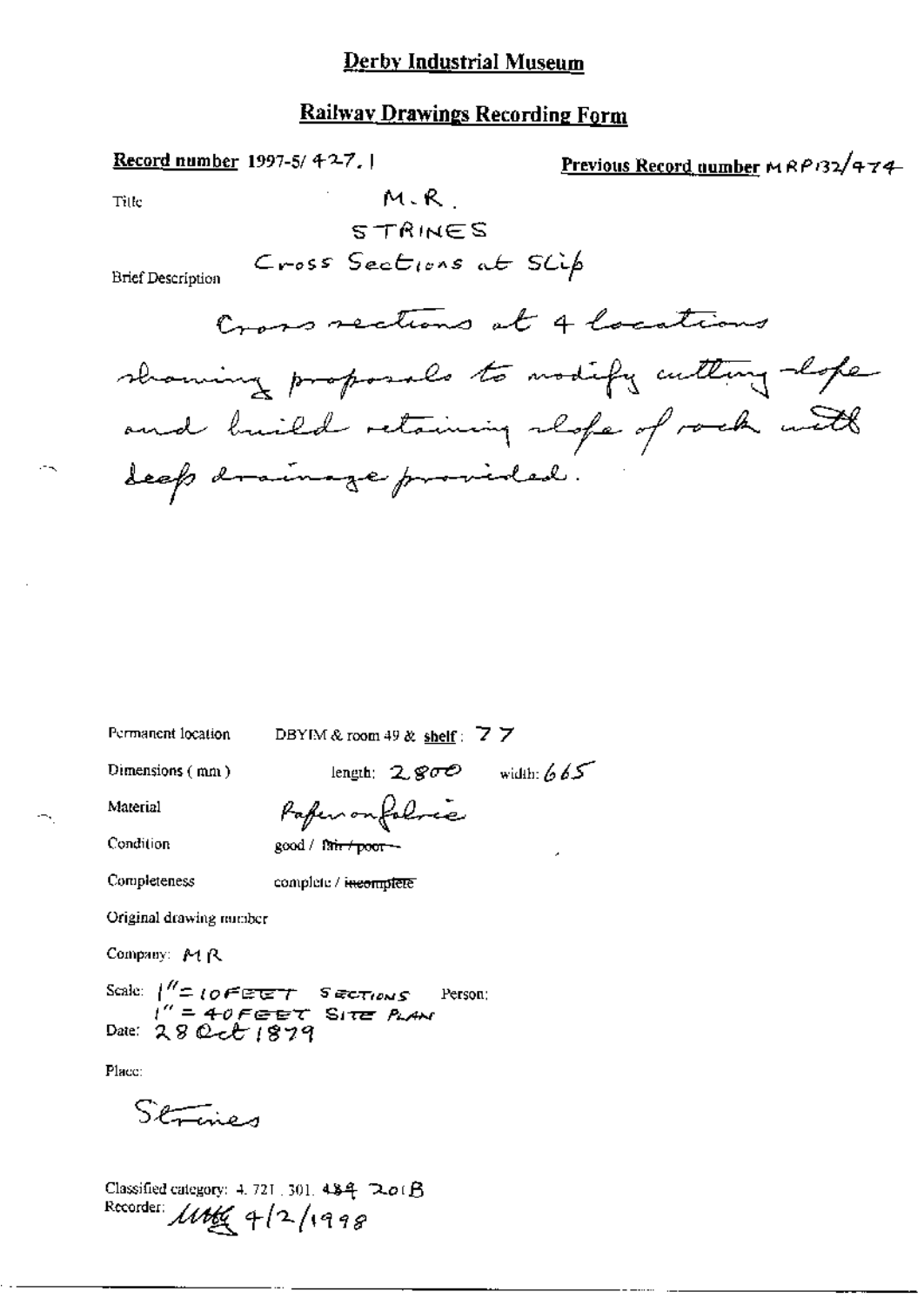**Record number** 1997-5/  $\bm{\phi}$  2.7, 2.

Previous Record number  $M \wedge B$  is  $2/47$ +

Title

**Brief Description** 

a longitudinal resters north of<br>Strines Staten for 26 chains showing<br>Positions of Cross Sections A - G.<br>Cross Sections E - G shown @ 1"=10FEFT

Permanent location

DBYIM & room 49 & shelf:  $7\overline{7}$ 

Dimensions (mm)

length;  $(330$  width:  $660$ Purper on follows

Condition

Material

good / <del>fair / p.m.</del>

Completeness

complete / incomplete-

Original drawing number

Company: MR

Scale:  $I^N = I$ chain Horiz Date:  $[4 \text{ Nb} \vee 1879]$ 

Person:

Place.

Classified category:  $4.721$ , 301,  $\cancel{+8.4}$ , 2.0 ( $\cancel{\beta}$ Recorder:  $1449 + 42/1998$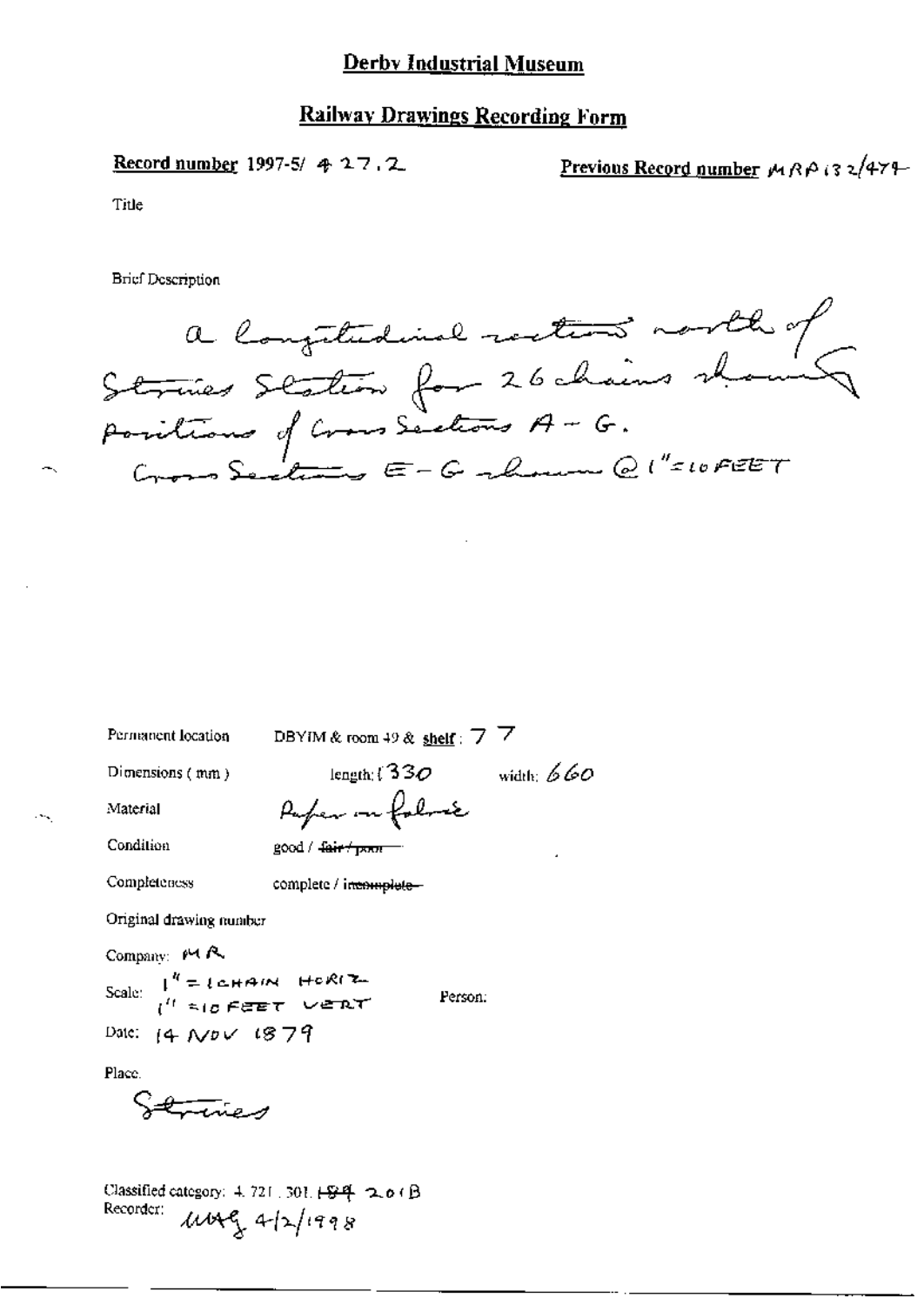| <u>Railway Drawings Recording Form</u>                                                                                                                                                                                                                  |  |  |  |
|---------------------------------------------------------------------------------------------------------------------------------------------------------------------------------------------------------------------------------------------------------|--|--|--|
| Previous Record number 14 A P 13 2/474<br><b>Record number 1997-5/ 427.3</b>                                                                                                                                                                            |  |  |  |
| $St$ rines<br><b>Title</b>                                                                                                                                                                                                                              |  |  |  |
| Plan Shewing Drainage of SLLp<br><b>Brief Description</b>                                                                                                                                                                                               |  |  |  |
| Han of avea where lip occurred<br>Northof station. Position of new deep drain shown<br>together with new retaining both of loose store.<br>Longitudinal section chans fall of draw.<br>Cross section A shows typical construction of<br>retaining bank. |  |  |  |
| Permanent location<br>DBYIM & room 49 & shelf: $77$                                                                                                                                                                                                     |  |  |  |
| width: $630$<br>Dimensions (mm)<br>length: $7\overline{3}\mathcal{O}$                                                                                                                                                                                   |  |  |  |
| Leing fabroic<br>Material                                                                                                                                                                                                                               |  |  |  |
| Condition<br>good / fair / poor                                                                                                                                                                                                                         |  |  |  |
| Completeness<br>complete / incomplete                                                                                                                                                                                                                   |  |  |  |
| Original drawing number                                                                                                                                                                                                                                 |  |  |  |
| Company: $H_1A_2$<br>Plan I''= 40 FEET<br>Scale: S <sub>tre</sub> alima, (″ = 10 FEE <sup>π</sup><br>Person;<br>Hope Longwise 1" CHAIN Ho                                                                                                               |  |  |  |
| Place:                                                                                                                                                                                                                                                  |  |  |  |

Strines

 $\omega_{\rm{max}}$ 

 $\sim$ 

Classified category: 4.721.301.  $+89$  2018<br>Recorder:  $144$  4/2/1998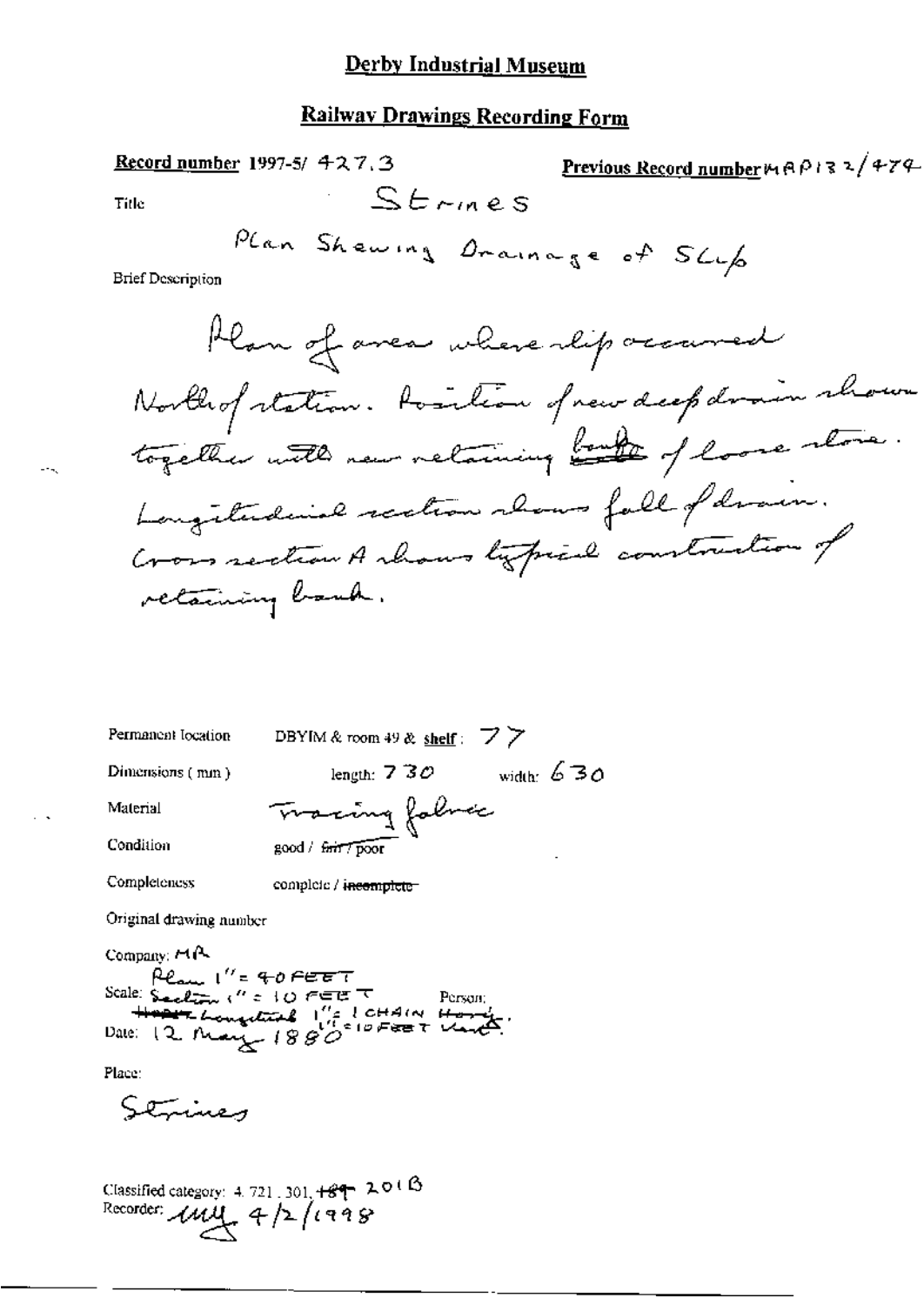Record number 1997-5/77 37

Previous Record number MRP132/825

Title

ŧ

CONTRACT Not BRIOGEAT OM 3CH

**Brief Description** 

Permanent location

DBYIM & room 49 & shelf :  $95$ 

Dimensions (mm)

length:  $960$  width: 640

Material

Paper

Condition

\_geed / fair / peor-

Completeness

complete / incomplete "

Original drawing number

Company: MNM+H

Scale:  $t'' = 6$ PEE T<br>= 2 PEE T<br>One: = 3 INCH Date:

Person:

Place:

 $\gamma$ 

Classified category: 4.721, 301,  $2.01\beta$ Recorder:

 $1111 \frac{1}{5}$ 1999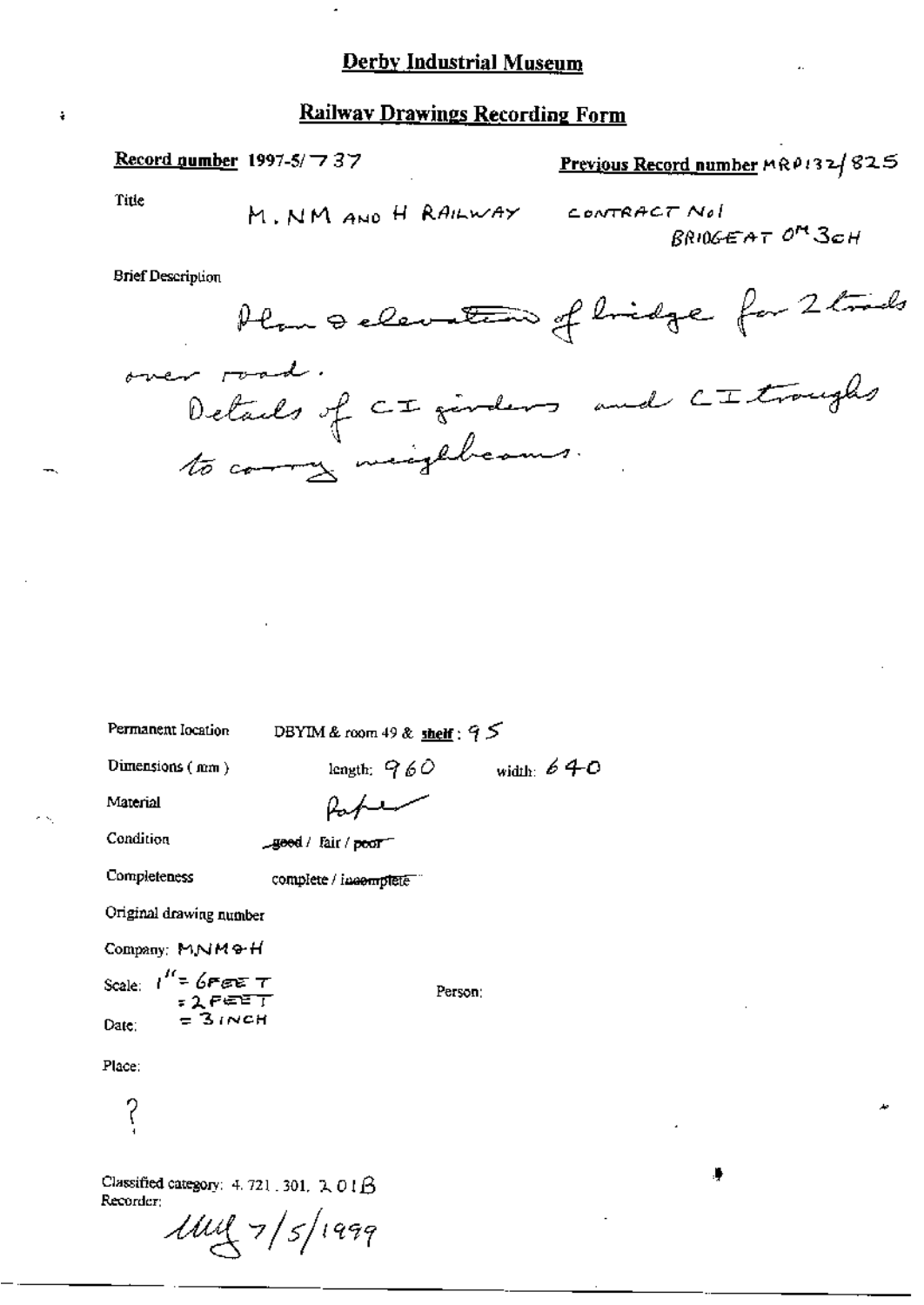Record number 1971-384/706.12

Previous Record number

rell.  $-94-$ 

Title

**Brief Description** 

Viadunt scoffold

 $\mathcal{I}$ 

| Permanent location       | 33<br>DBYIM & room $49 \& \text{ shell}$ : |         |
|--------------------------|--------------------------------------------|---------|
| Dimensions (mm)          | length:                                    | width.  |
| Material                 |                                            |         |
| Condition                | good / fair / poor                         |         |
| Completeness             | complete / incomplete                      |         |
| Original drawing number  |                                            |         |
| Company: $M \rightarrow$ |                                            |         |
| Scale:                   |                                            | Person: |
| Date:                    |                                            |         |

Place:

Remple Who

Classified category: 4.721, 301, 2.018 Recorder:

MISSING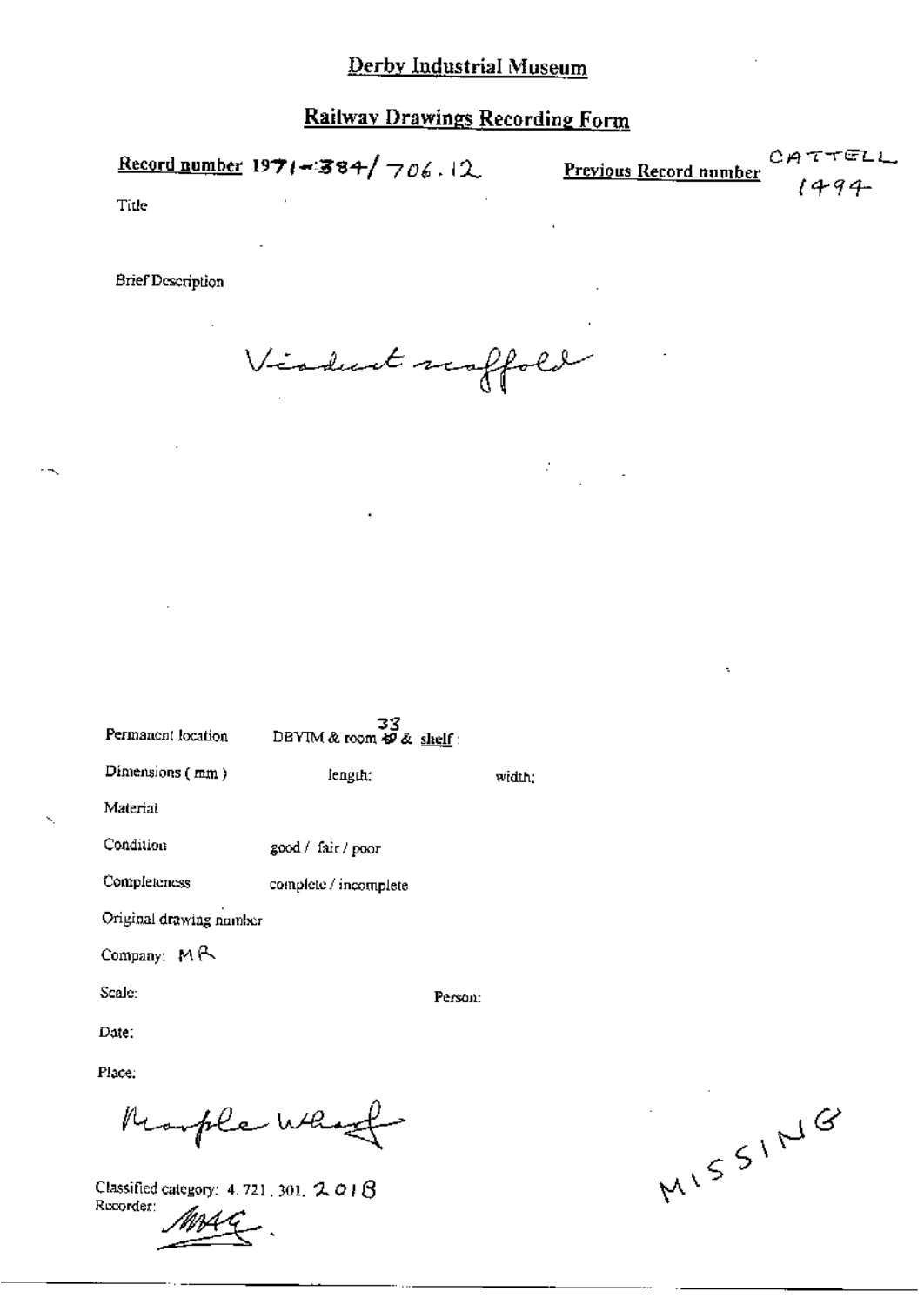#### <u>Derby Indus</u>trial Museum

#### **Railway Drawings Recording Form**

#### Record number 1997-5/ $58$

<u>Previous Record number</u>  $MRPI32/664$ 

Title

**Brief Description** 

Plan of professed roate from [Marple - New Rulls] showing land purchaned with aller owners name & process paind.<br>Relax Arbenright (Jonathian Journal)<br>John Moult Marshall (Forest Chapel<br>Lord Egertar of Fultar Thomas Bonnes WHF Concuded<br>Jonnes Marshall (Channel Charmel Mearing the Elder of Junior)<br>Bennett Obresurell Floo preceptivel. Dimensions (mm) Paper on folice Material good / Fair / poor to Conse end Condition complete/incomplete. References Completeness Original drawing number Company:  $M R$ Scale; Person:

Date:

Place:

Marfile

Classified category: 4, 721, 301,  $K\mathbb{S}^{2}$   $\mathbb{R}$   $\mathbb{R}$   $\mathbb{R}$  2018 Recorder: MAG 4/9/1998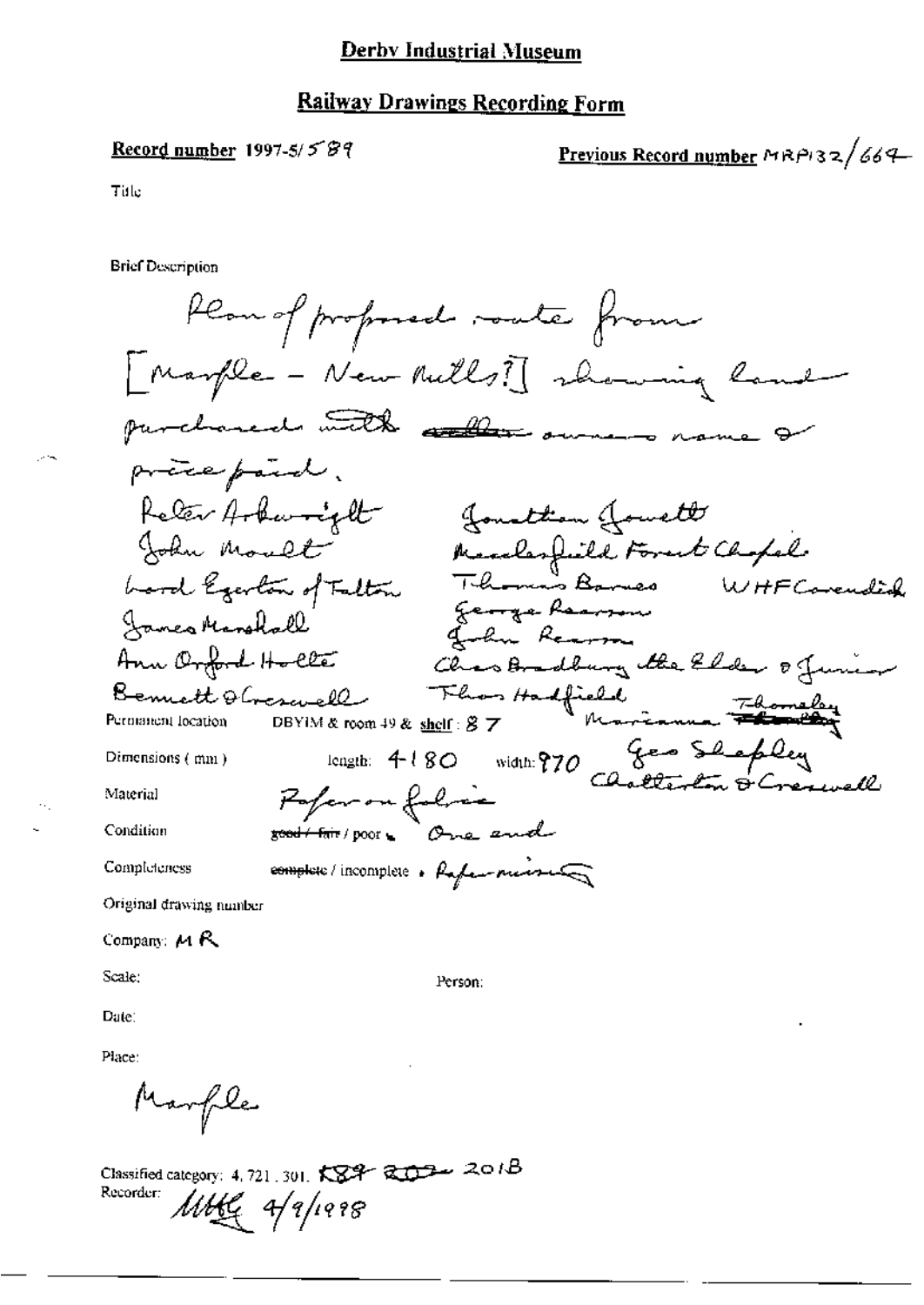#### **Railway Drawings Recording Form**

Previous Record number  $MRP(32/177)$ Record number 1997-5/17D MARPLE NEWMILLS & HAYFIELD JUNCTION RAILWAY Title

**Brief Description** 

Plan showing proposed cutand fill for rection oftward [ Marple South Trund to New Mills Jean affronce] with resulting track gradients. Datum live alows roads, rives, build to on route.

Permanent location

DBYIM & room 49 & shelf:  $67$ 

Dimensions (mm)

length:  $1820$  width:  $490$ 

Material

Paper on fabric  $good /$  fair  $\tau$  poor

Condition

Completeness

complete / incomplete

65.

Original drawing number

Company:  $MR$ 

Scale: HOAIZI  $I'' = 2$  cHAINS<br>VERT:  $I'' = 30$  FEET Person:

Date:

Place:

River Gozt (Inite north, 2 miles routh) near Marple.

Classified category: 4.721, 301.  $\leftrightarrow$   $\leftrightarrow$   $\leftrightarrow$   $\rightarrow$   $\circ$  ( $\leftrightarrow$ Recorder:  $1446 = 25.9.97$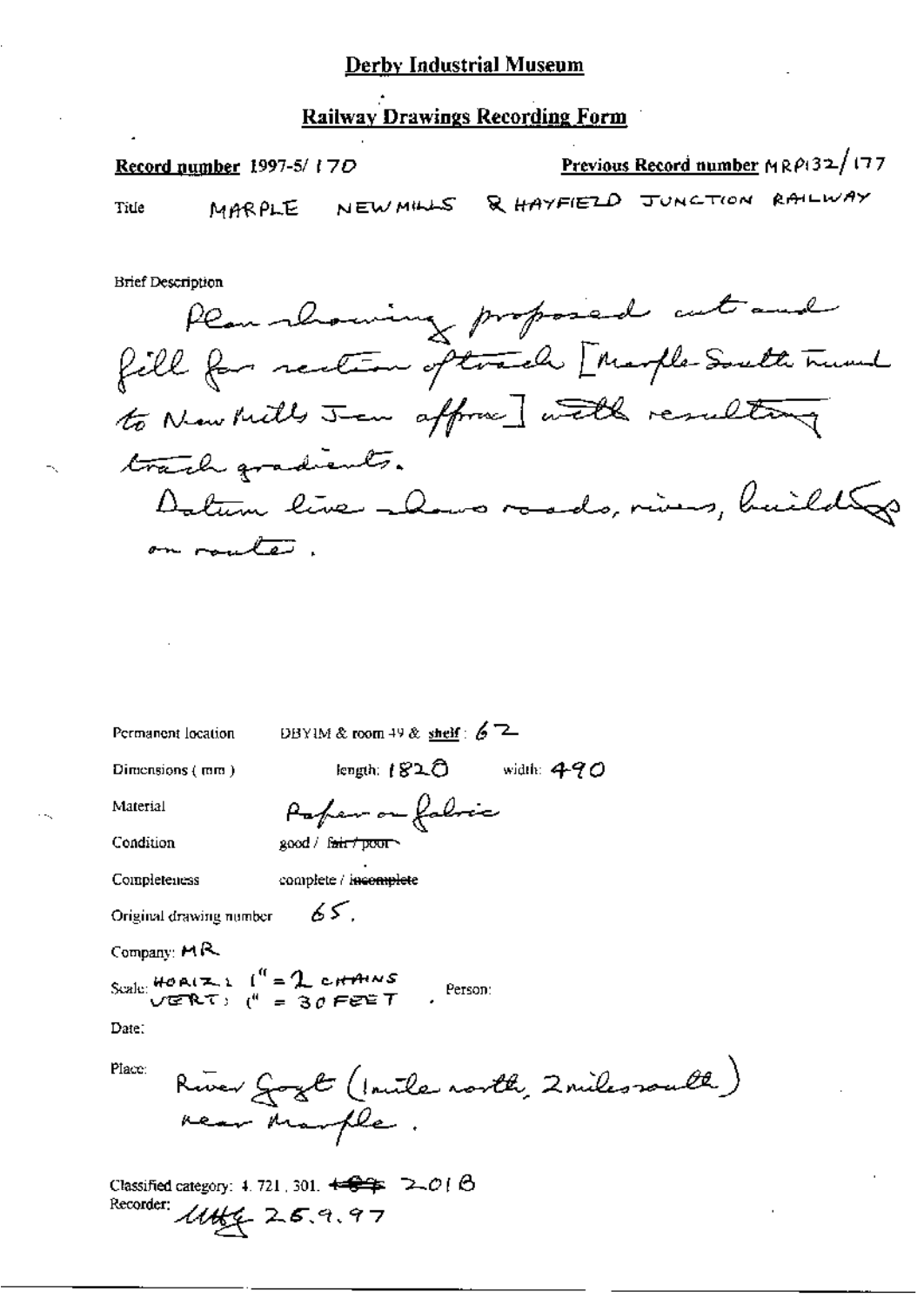$\frac{\text{Record number}}{720}$ 

CA<sup>-</sup> Previous Record number

TELL

 $1407$ 

Title

**Brief Description** 

Detailed drawing of Napthe.<br>Note at South turnel.

Permanent location

 $33$ <br>DBYIM & room  $49$  & shelf:

length:

Dimensions (mm)

width:

Person:

Material

Condition good / fair / poor

Completeness complete / incomplete

Original drawing number

Company:

 $1'' = 2 c_H$ Scale:  $I'' = 4$ FEFT

Date:  $1929$ 

Place:

Morple

Classified category: 4, 721, 301,  $201B$ Recorder:

MISSING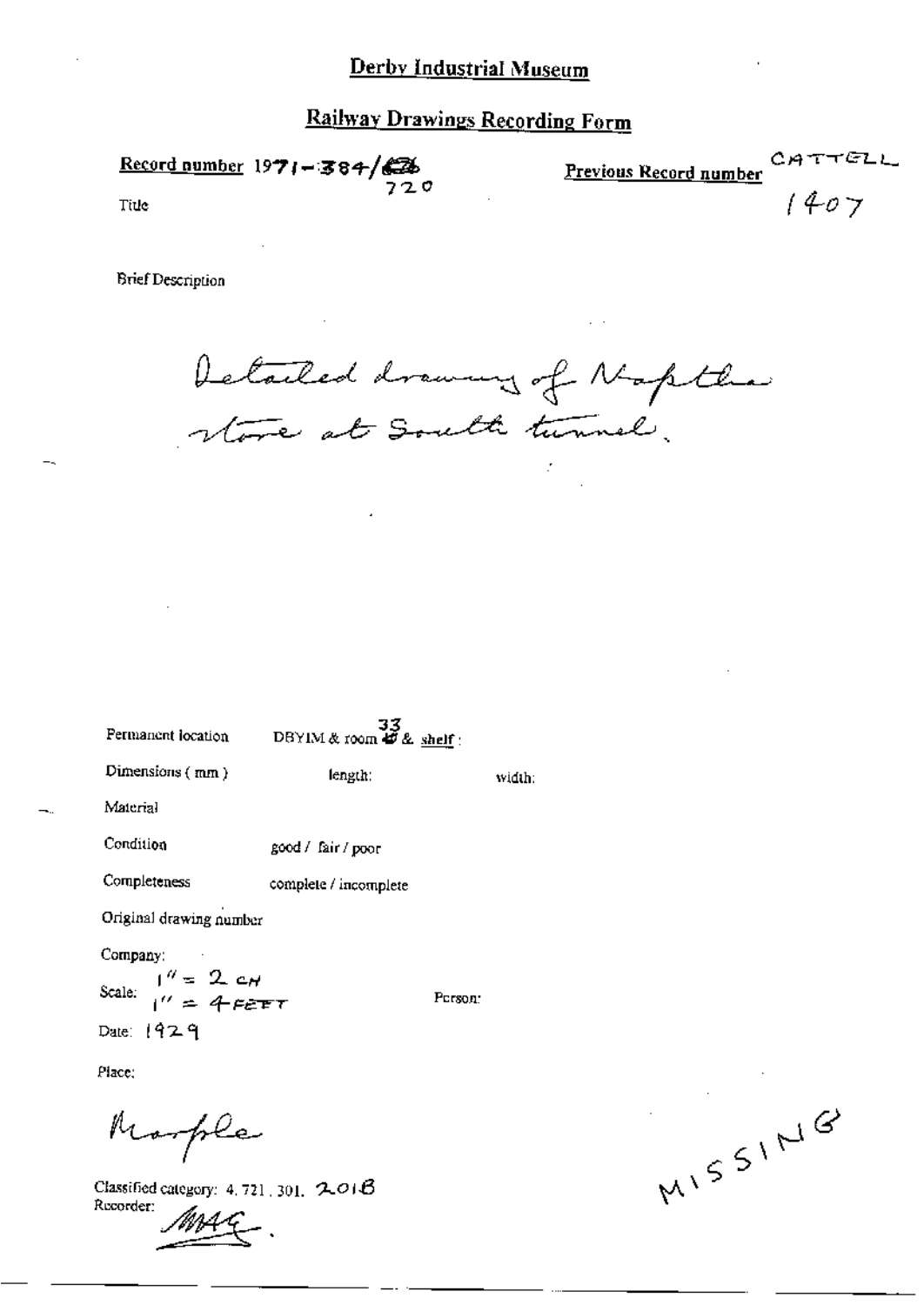**Railway Drawings Recording Form** 

Previous Record number HRP 132/18C Record number 1997-5/173 M. Sand L Railway - Compstall Branch Title

**Brief Description** 

Permanent Iocation

DBYIM & room 49 & shelf:  $62$ 

Poper on folice

 $\text{length: } \mathcal{L} \bigotimes \mathcal{L} \qquad \qquad \text{width: } \mathbb{E}[ \mathcal{L} \bigotimes \mathcal{L} \bigotimes \mathcal{L} \bigotimes \mathcal{L} \bigotimes \mathcal{L} \bigotimes \mathcal{L} \bigotimes \mathcal{L} \bigotimes \mathcal{L} \bigotimes \mathcal{L} \bigotimes \mathcal{L} \bigotimes \mathcal{L} \bigotimes \mathcal{L} \bigotimes \mathcal{L} \bigotimes \mathcal{L} \bigotimes \mathcal{L} \bigotimes \mathcal{L} \bigotimes \mathcal{L} \bigotimes \mathcal{L} \bigotimes$ 

Person:

Dimensions (mm)

Material

Condition

good / fair+peor

Completeness

complete / incomplete

Original drawing number  $346/5257$ , 9

Company: MSGL

Scale:  $\frac{H_0R(X)}{V \in RT}$ ;  $\frac{1}{V} = \frac{2}{3}$  CHAIN

Date:

Place:

Marple

Classified category: 4, 721, 301- $\bullet$   $\bullet$   $\bullet$   $\bullet$   $\bullet$   $\bullet$  2.01.8 Recorder:  $\mathcal{L}\ell\mathcal{Q}\mathcal{L}$  z c. 2.97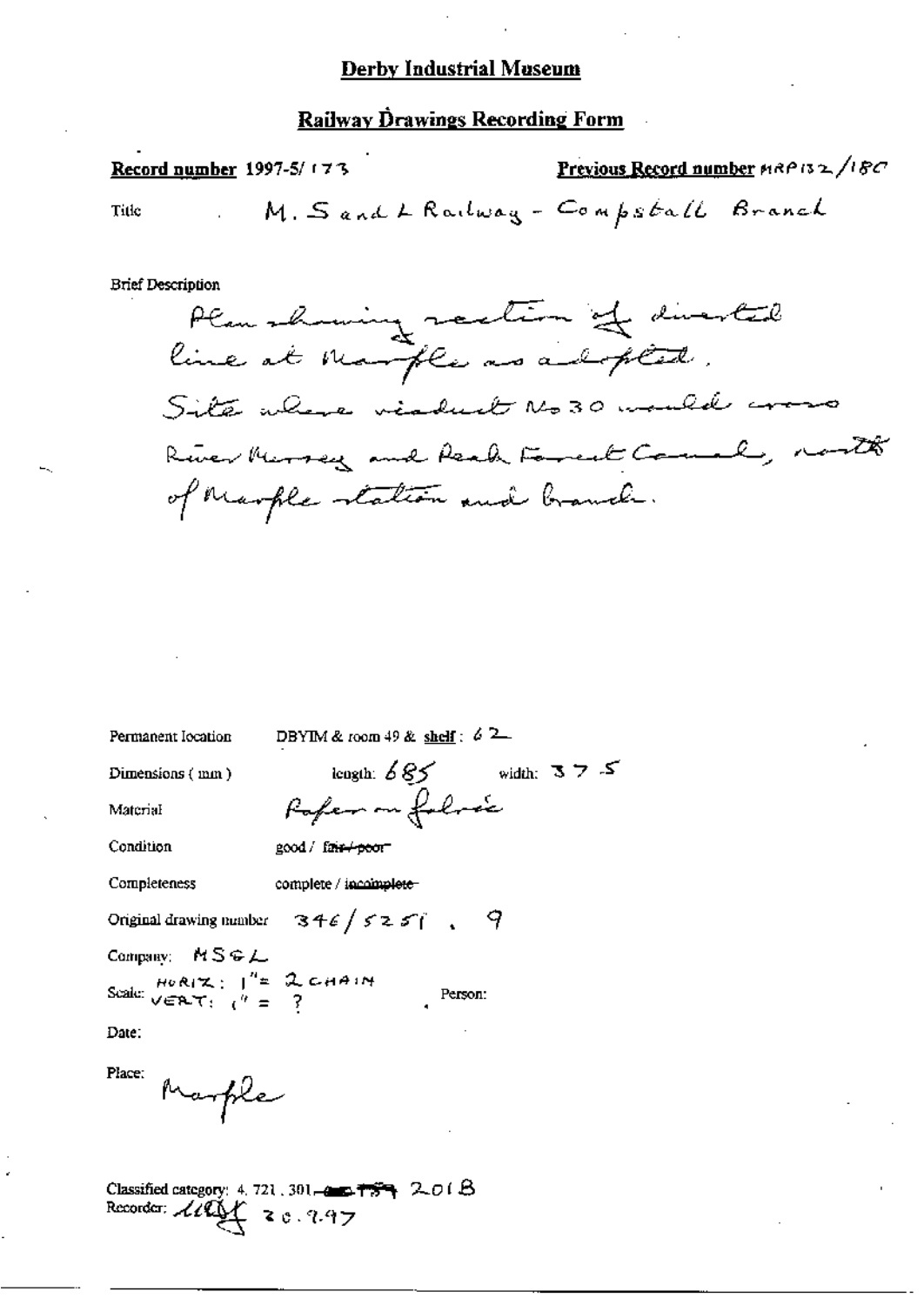#### **Railway Drawings Recording Form**

**Previous Record number**  $M R P 32 / 193$ Record number 1997-5/ 186 Title M.R. MARPLE

**Brief Description** 

Cross rections from track down to River Goyt at Alocations near MP38. Shows retaining well, roads, pattes and water courses,

Permanent location

DBYIM & room 49 & shelf:  $6\overline{3}$ 

Dimensions (mm)

length:  $1900$  width:  $575$ 

 $1CD$ 

Person:

Material

Condition

Reference good / fair /

Completeness

complete / incomplete

Original drawing number

Company: HR

 $I'' = I \circ F$  and  $T$ Scale:

Date:

Place:

Marple

Classified category: 4, 721, 301,  $\frac{1296}{100}$  2, 0 (  $\Theta$ Recorder: Little 9.10.97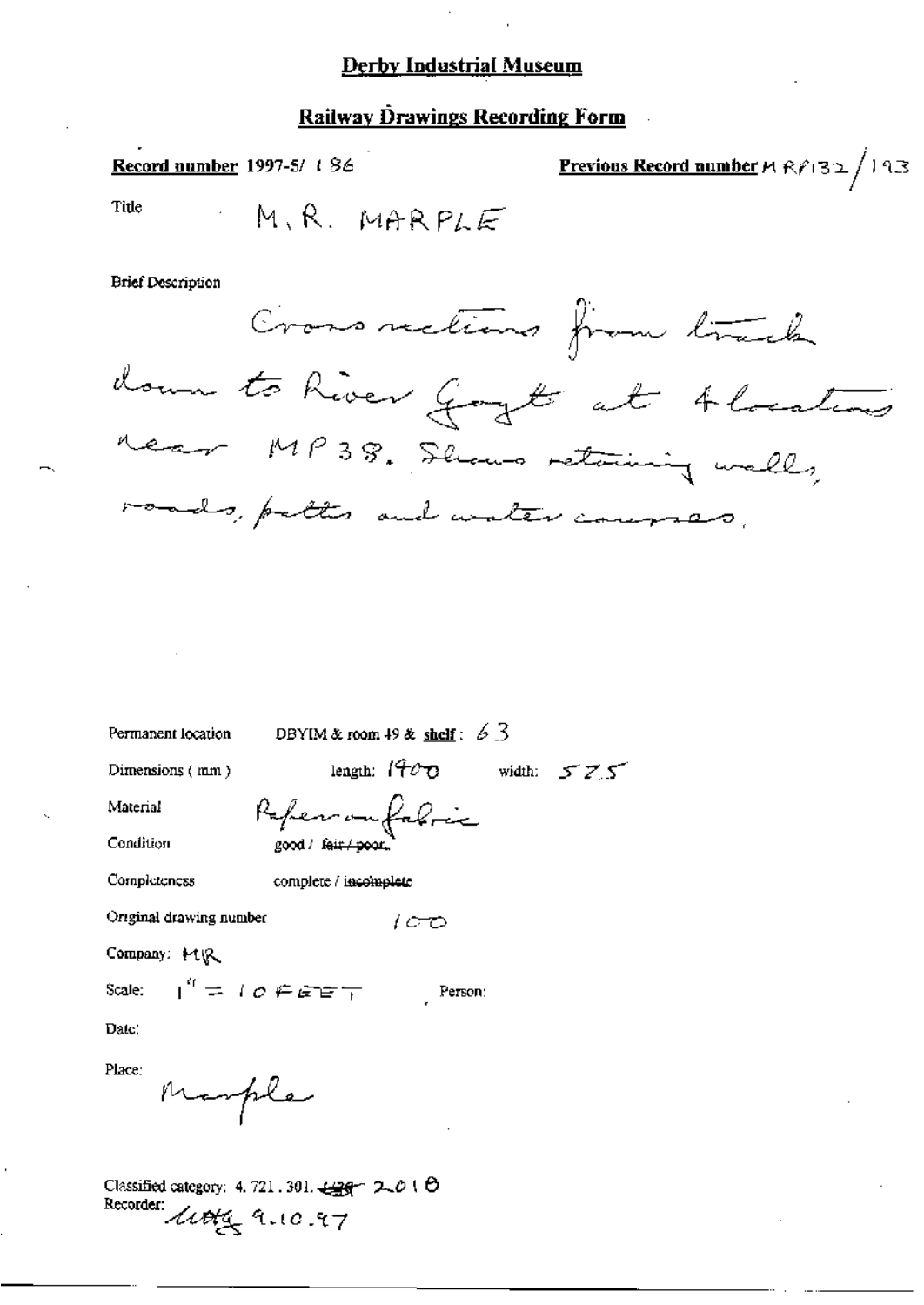# **Railway Drawings Recording Form**

Record number 1997-5/ $\geq 2$  +

Previous Record number  $\theta R$  /32/255

Title

HQM BRANCH



| Permanent location                  | DBYIM & room 49 & shelf: $66$                                            |  |
|-------------------------------------|--------------------------------------------------------------------------|--|
| Dimensions (mm)                     | length; $\int \mathcal{O} \cdot \mathcal{O}$ width; $\leq \frac{1}{6}$ O |  |
| Material                            | Poper on fabric                                                          |  |
| Condition                           | good / <del>fair / poor -</del>                                          |  |
| Completeness                        | complete / <del>incomplete</del>                                         |  |
|                                     | Original drawing number $346/5240$ $/63$                                 |  |
| Company: $M \, R$                   |                                                                          |  |
| Scale: $1^{\prime\prime}$ = 20 FEET | Person:                                                                  |  |
| Date: $-$                           |                                                                          |  |
| Place:<br>Marple                    |                                                                          |  |
|                                     | Classified category: $4.721$ , $301.499$ $2.01$ $\odot$                  |  |

Recorder:  $Mge_{5}$  | 4  $(1-97)$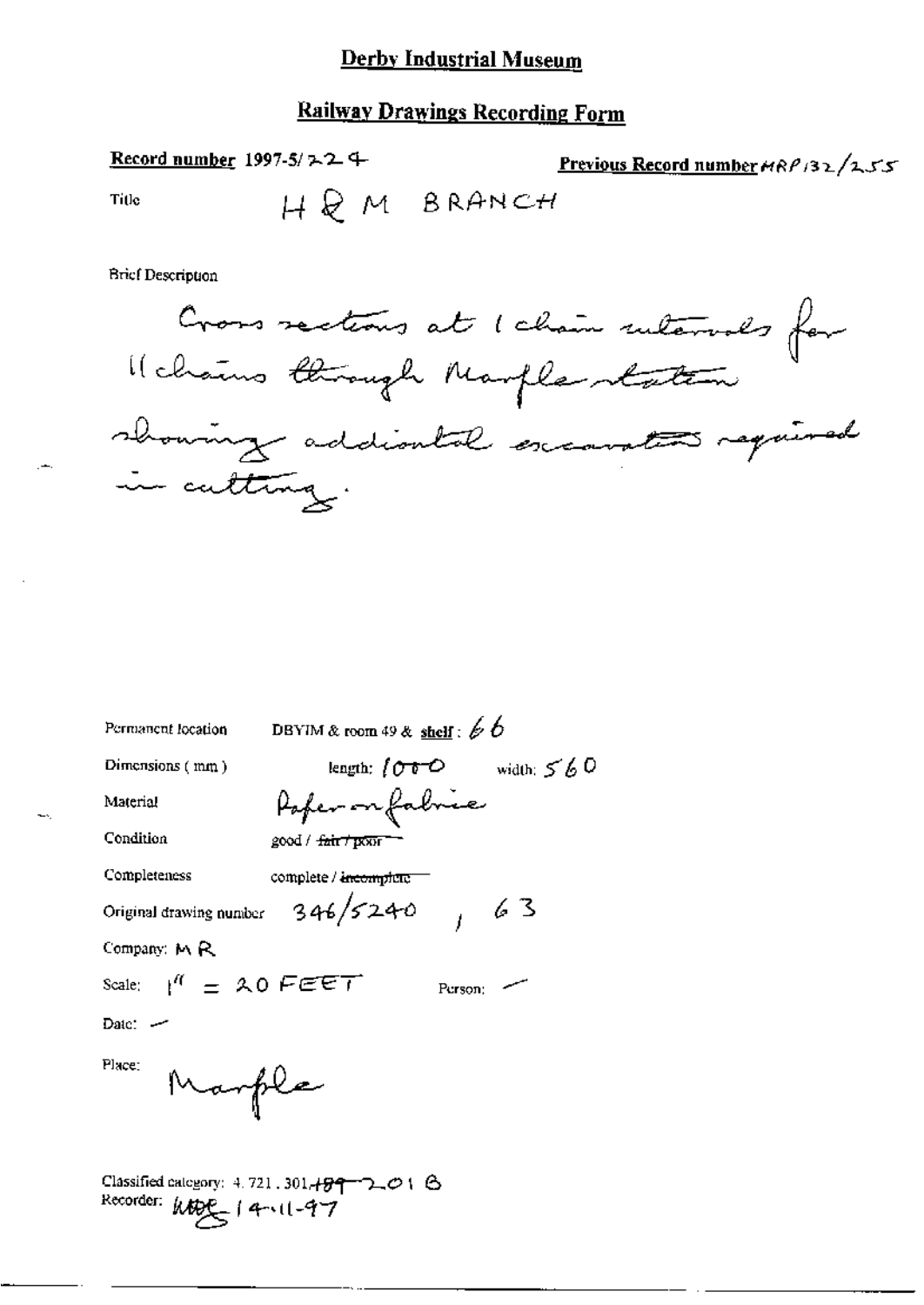#### Railway Drawings Recording Form

Record number 1997-5/ 2:35 Previous Record number  $HRP(32/266)$ **Title** Marphe Alew Mills = 7-11<br>MARPLE NEW MILLS & HAYFIELD JUNCTION RAILWAY

**Brief Description** 



| DBYIM & room 49 & shelf: $67$<br>Permanent location                                              |                             |
|--------------------------------------------------------------------------------------------------|-----------------------------|
| Dimensions (mm)                                                                                  | length: $1820$ width: $475$ |
| taper on fabric<br>Material                                                                      |                             |
| Condition<br>good / fa <del>ir / poor –</del>                                                    |                             |
| Completeness<br>complete / incomplete                                                            |                             |
| 5242/346, 62<br>Original drawing number                                                          |                             |
| Company: MR                                                                                      |                             |
| Scale: $HOR(\mathcal{I}: I' = \mathcal{Z}$ CHAINS<br>VERT: $I'' = \mathcal{Z}$ O FEET<br>Person: |                             |
| Date:                                                                                            |                             |
| Place [Marple]<br>3 M12 CH - 6 M 35 CH                                                           |                             |
|                                                                                                  |                             |
|                                                                                                  |                             |
| Classified category: $4.721,301$ , $\sqrt{34}$ $\sim$ $\sim$ 0 $\approx$ $\Theta$                |                             |

Classified category: 4, 121, 301,  $\overline{39}$ <br>Recorder:  $\mathcal{U}\cancel{b}$   $\mathcal{L}\left(2, 5, 11, 7, 7\right)$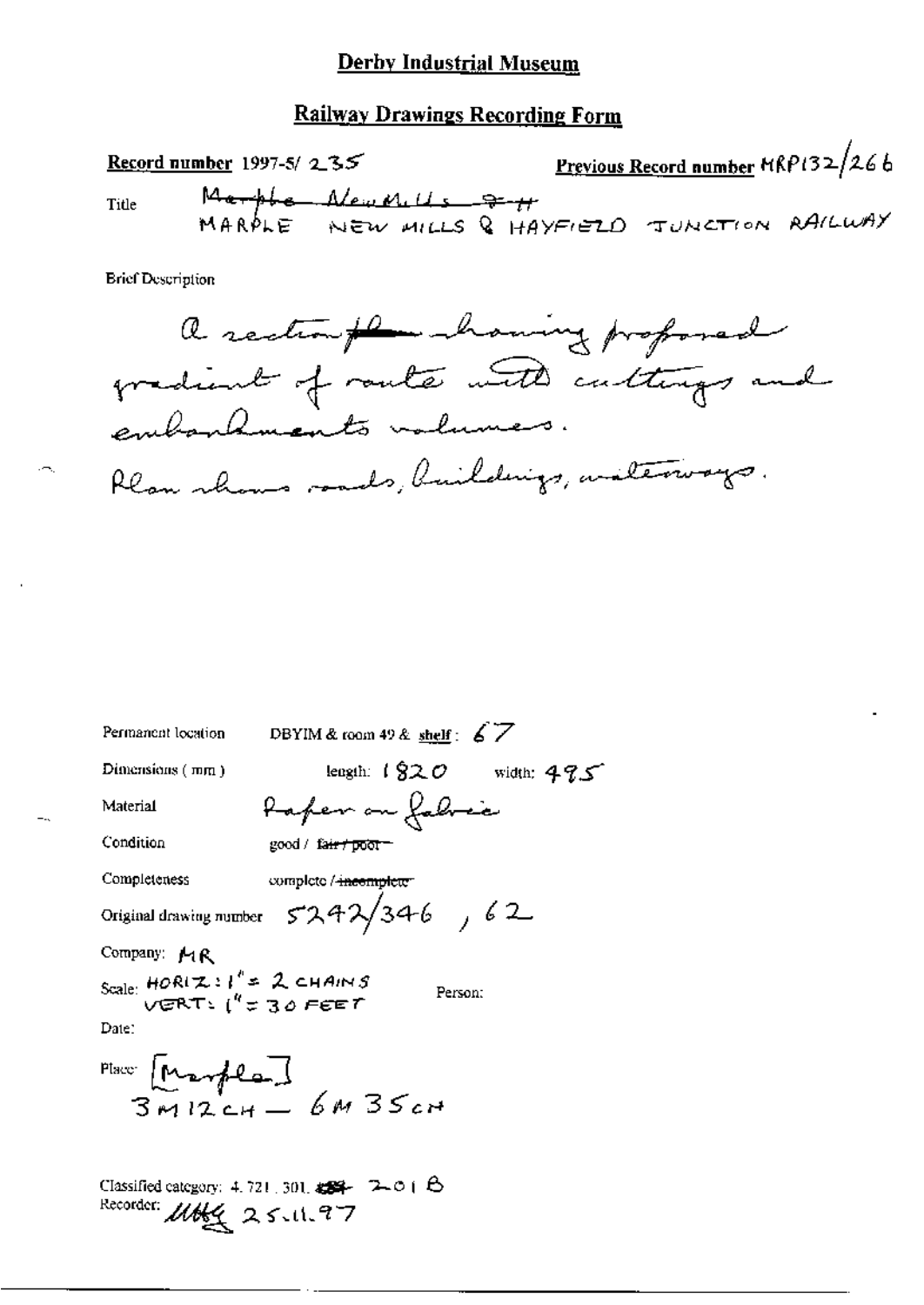#### **Railway Drawings Recording Form**

**Record number 1997-5/271.15** 

Previous Record number  $p_1p_2p_3 \ge 13$  os

Title

MiR. Marphe Wharf Visduct PROPOSED SCAFFOLDING

**Brief Description** 

Schematic drawing of scoffolding escalade

Permanent location

DBYIM & room 49 & shelf:  $\overrightarrow{D}$   $\overrightarrow{q}$ 

Dimensions (mm)

length:  $780$  width:  $675$ 

Tracing folio

Condition

Material

good / fair / poor

complete / incomplete

Completeness

Original drawing number

Company: MR

Scale: -

Person:  $W, T \vee$ 

Date:  $\sim$ 

Place:

Marple

Classified category: 4, 721, 301,  $\sqrt{3}$  2, 01 B Recorder: Live 5-12-97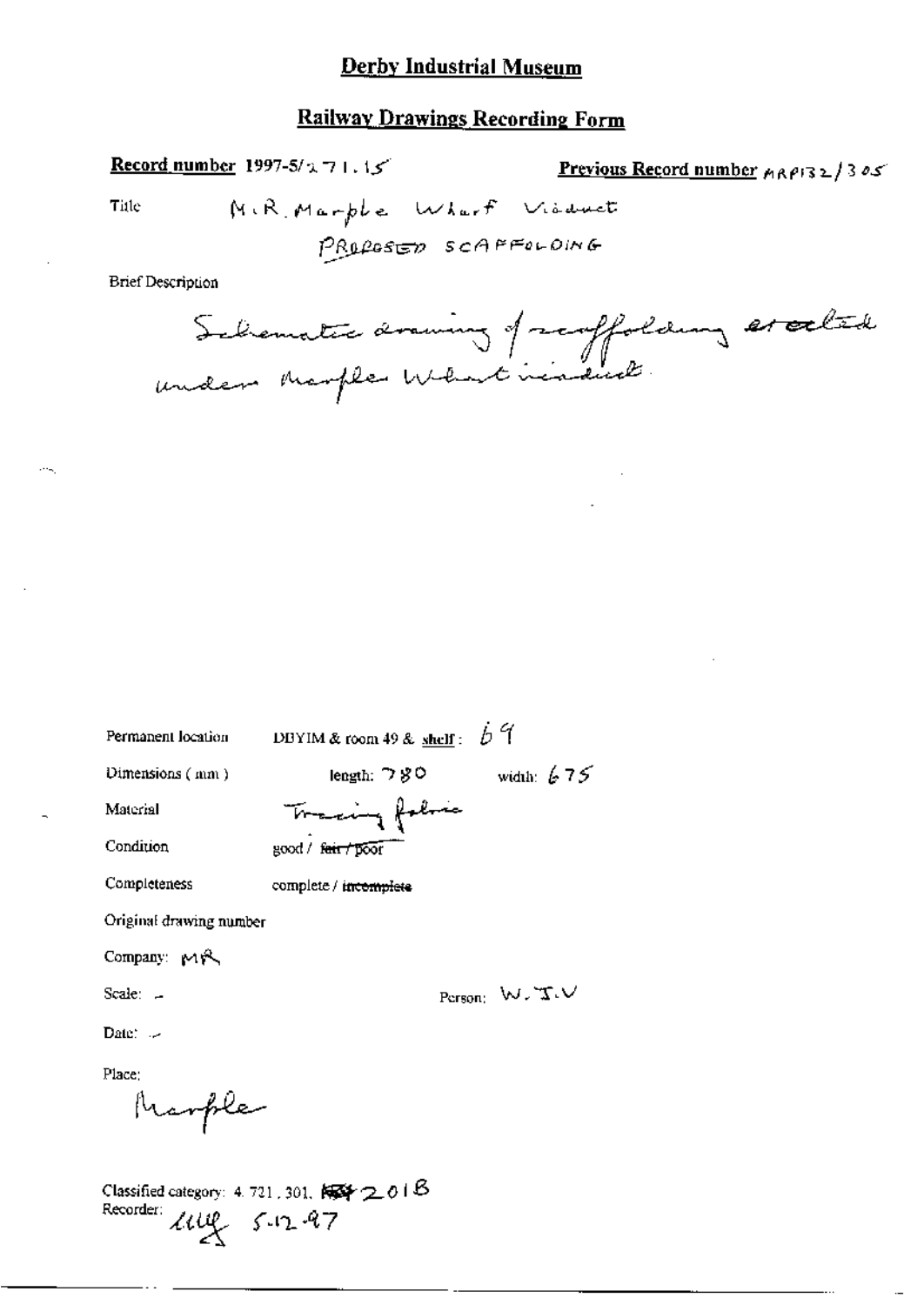# **Railway Drawings Recording Form**

|                          | Record number 1997-5/ $\epsilon$ = 34 |                                    |                                                   | Previous Record number $\triangle R$ P)32/1031 |
|--------------------------|---------------------------------------|------------------------------------|---------------------------------------------------|------------------------------------------------|
| Ti⊔e                     | MIOLANO                               | RAILWAY                            |                                                   |                                                |
|                          |                                       |                                    | Cross Sections of bank-up-side, near 38 mile post |                                                |
| <b>Brief Description</b> |                                       | Marple                             |                                                   |                                                |
|                          |                                       |                                    | Arections of bank profile of from                 |                                                |
|                          |                                       |                                    | tracks, down to River gogle showing               |                                                |
|                          |                                       | relaining walls, road ofootfilles. |                                                   |                                                |
|                          |                                       |                                    |                                                   |                                                |

| Permancial location |  |
|---------------------|--|
|---------------------|--|

DBYIM & room 49 & shelf: 127

Dimensions (mm)

length:  $2040$  width:  $505$ Paperon foloric

 $/129$ 

Person:

Material Condition

good / fair / poor --

Completeness

complete / incomplete\_

Original drawing number

Company: 01R

Scale:  $1'' = 10$  FEET

Date:

Place:

Marple

Classified category: 4, 721, 301, 2018 Recorder  $\mu$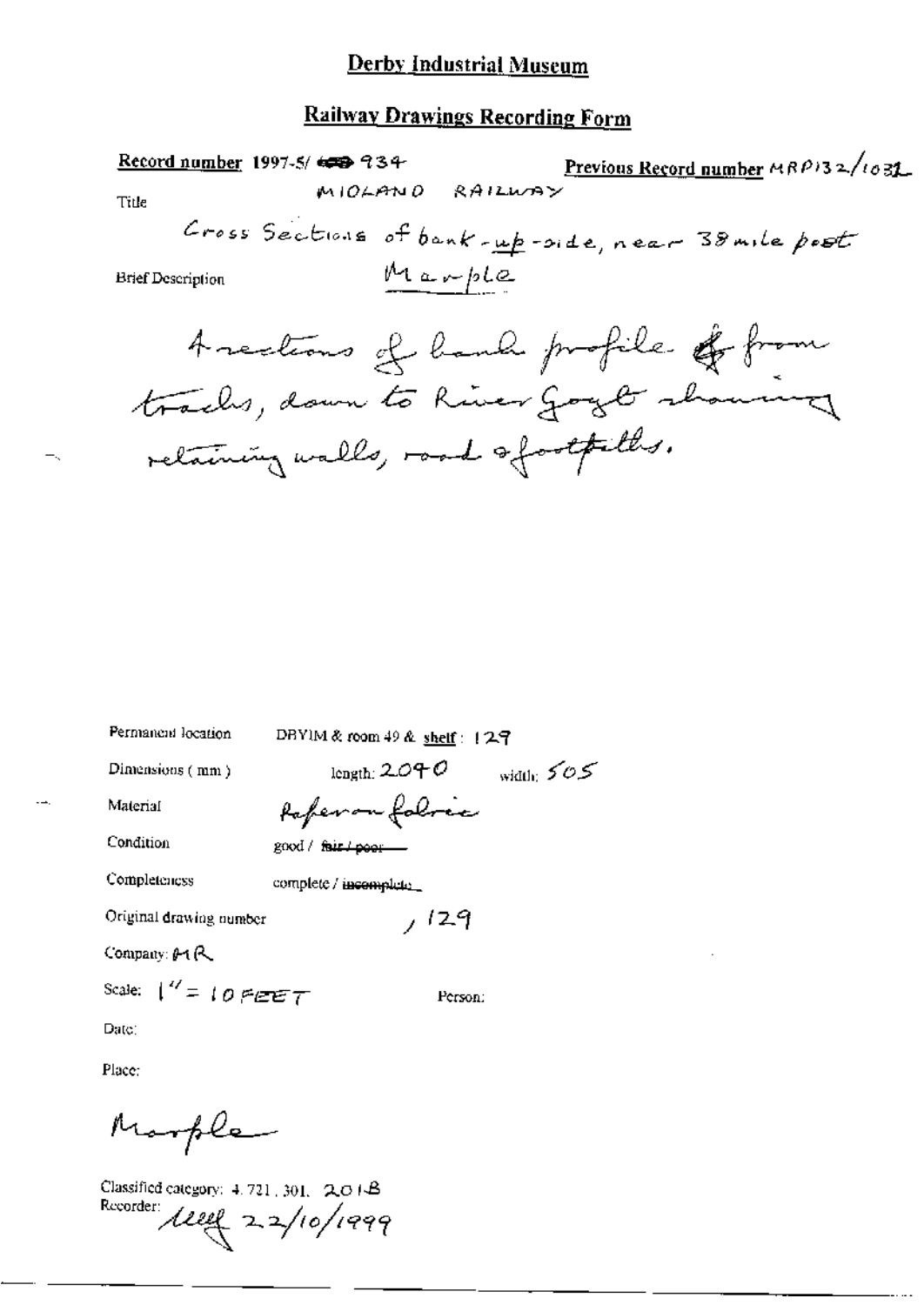# **Railway Drawings Recording Form**

#### Record number 1997-5/18.1

Previous Record number MRP13 2/17

Title

**Brief Description** 

DBYIM & room 49 & shelf: 54 Permanent location length:  $2.03$  O width:  $63$  O Dimensions (mm) Paperon folice Material Condition good / fair+poor Completeness complete / incomplete-Original drawing number  $483 + PH 329$   $69/$ Company: MR Scale:  $1^h = 2.0$ Person: Date:

Place:

Romiley

Classified category: 4.721.301.2018<br>Recorder:  $\mu$ <br> $\mu$  25.9.2006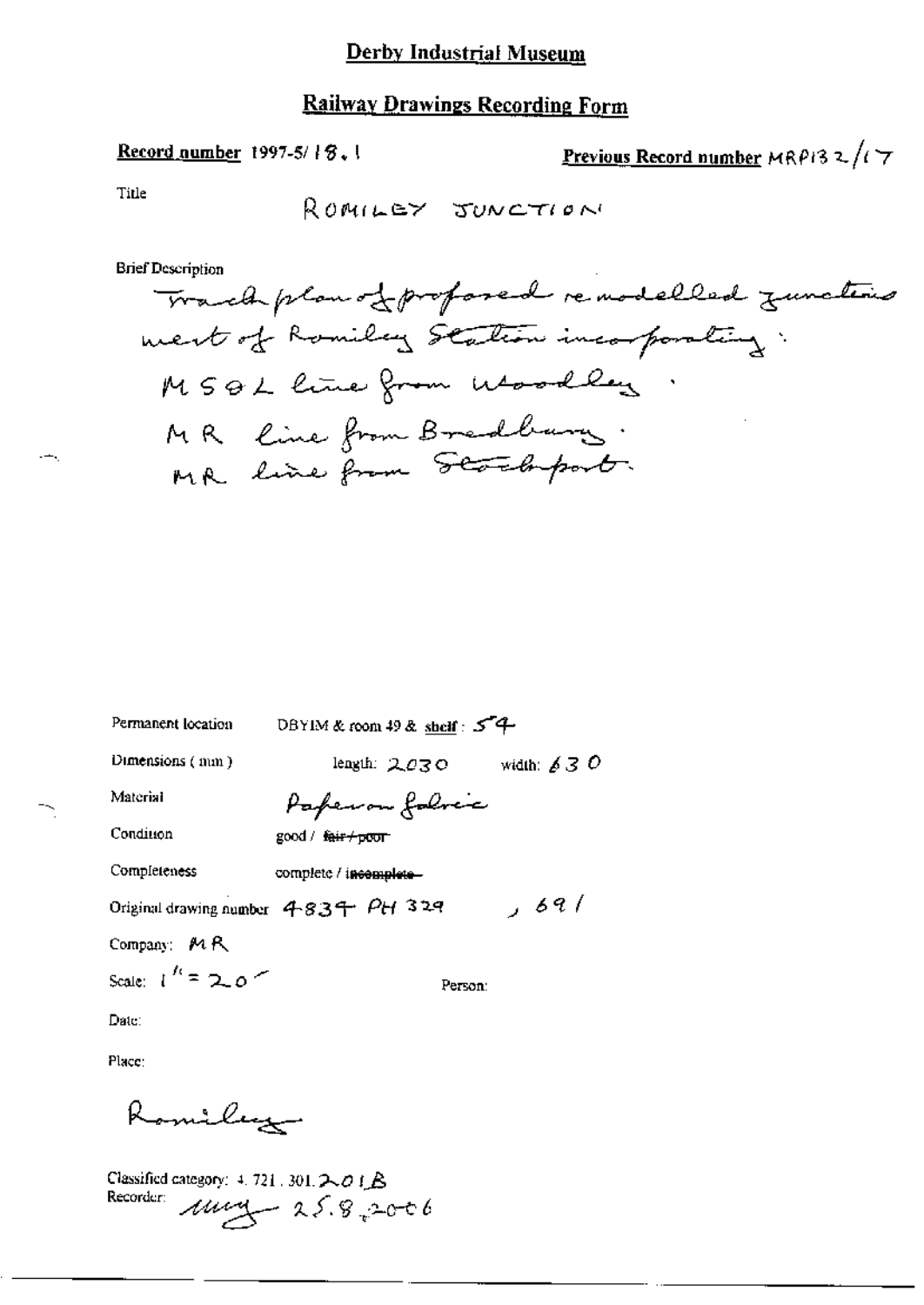#### **Railway Drawings Recording Form**

Record number 1997-5/  $/$  8, 2 -  $/$  3

Previous Record number  $MRP_132/77$ 

Title

Letter channing formpored site for Romiley Junction.

| Permanent location                       | DBYIM & room # & shelf: 0291 Box 58310 |  |  |
|------------------------------------------|----------------------------------------|--|--|
| Dimensions $(mn)$                        | length: $\mathbb{R}$ 210 width: 130    |  |  |
| Material                                 |                                        |  |  |
| Condition                                | good / fair + poor = 1                 |  |  |
| Completeness                             | complete / incomplete"                 |  |  |
| Original drawing number                  |                                        |  |  |
| Company: $M \sim$                        |                                        |  |  |
| Scale: $-$                               | Person:                                |  |  |
| Date: $24$ New $1881$                    |                                        |  |  |
| Place:                                   |                                        |  |  |
| Romiley                                  |                                        |  |  |
| Classified category: 4, 721, 301, $201B$ |                                        |  |  |

Recorder:  $\mu_{\ell_1} = 25.8.2006$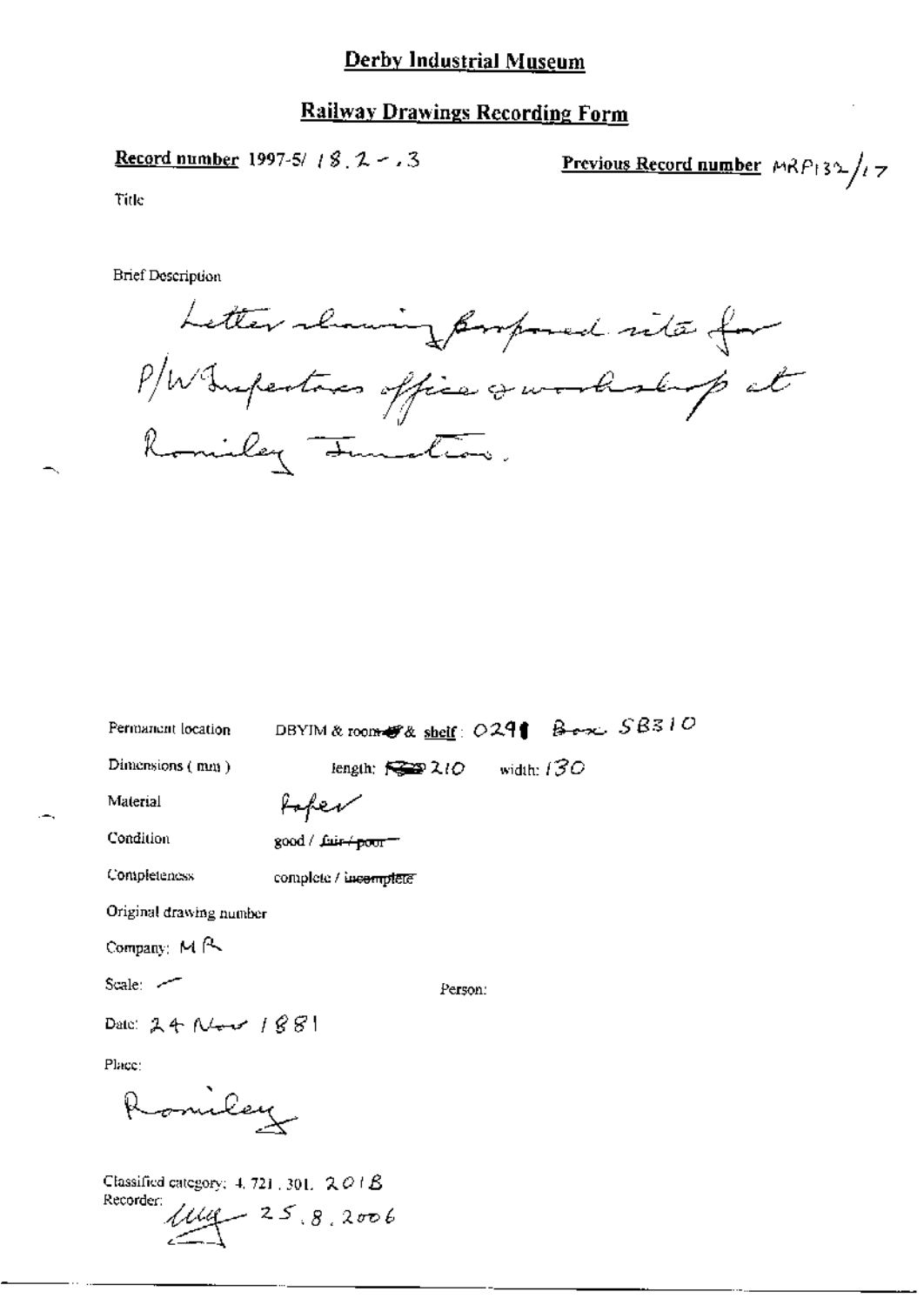Record number  $1971 - 384$ c, Previous Record number 718 Title

**Brief Description** 

Inguiry plan showing details

width:

 $33$ <br>DBYIM & room  $40$  & shelf: Permanent location Dimensions (mm) length: Material Condition good / fair / poor Completeness complete / incomplete Original drawing number Company: Scale:  $1'' = 4$  Ferry Person: Date:  $1929$ Place: omiley

Classified category: 4, 721 . 301.  $2 \circ \theta$ Recorder:

MISSING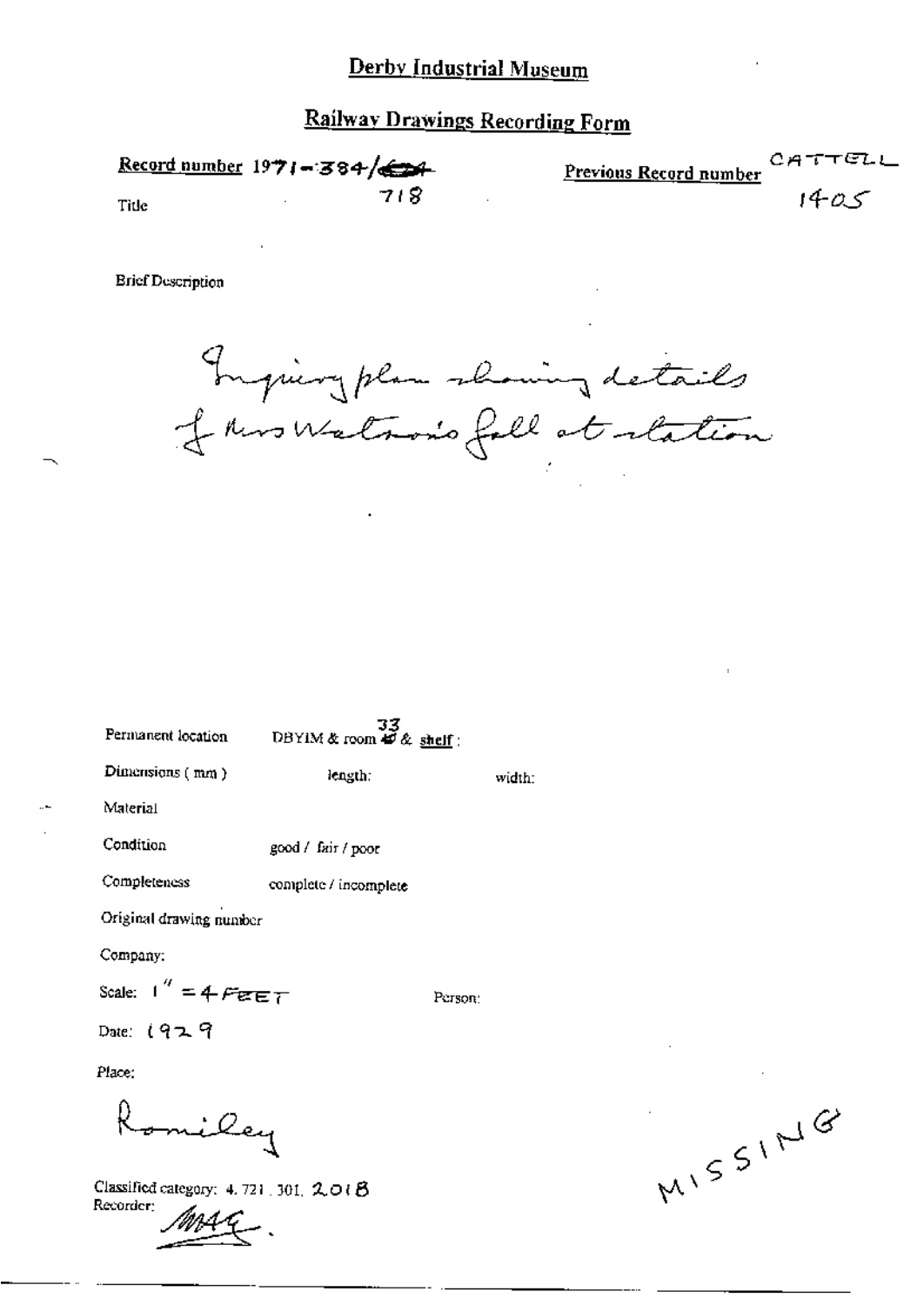# **Railway Drawings Recording Form**

Record number 1997-5/876 **Previous Record number**  $MRP/32/765$ M Sandh Railwag. Hyde and Compstall Branch Title

**Brief Description** 

| Permanent location                                                                                               | DBYIM & room $49$ & shelf : (2.6)      |  |  |  |
|------------------------------------------------------------------------------------------------------------------|----------------------------------------|--|--|--|
| Dimensions (mm)                                                                                                  | $_{\rm length}$ $b80$<br>width: $1015$ |  |  |  |
| Material                                                                                                         | Paperon folose                         |  |  |  |
| Condition                                                                                                        | $good /$ sair $+$ poor                 |  |  |  |
| Completeness                                                                                                     | complete / incomplete -                |  |  |  |
| ,457<br>Original drawing number $346/52.48$                                                                      |                                        |  |  |  |
| Company:                                                                                                         |                                        |  |  |  |
| Scale: $1^{\frac{1}{2}}$ 60 LINKS - PLAN<br>$1^{\frac{1}{2}}$ 20 FEET - SECTIONS PERSON: Massing Barnes& Backett |                                        |  |  |  |
|                                                                                                                  |                                        |  |  |  |
|                                                                                                                  |                                        |  |  |  |

Place:

Woodley

Classified category: 4, 721, 301, 2, 0 1 B Recorder:<br> $\text{Mler}$  1-9-1999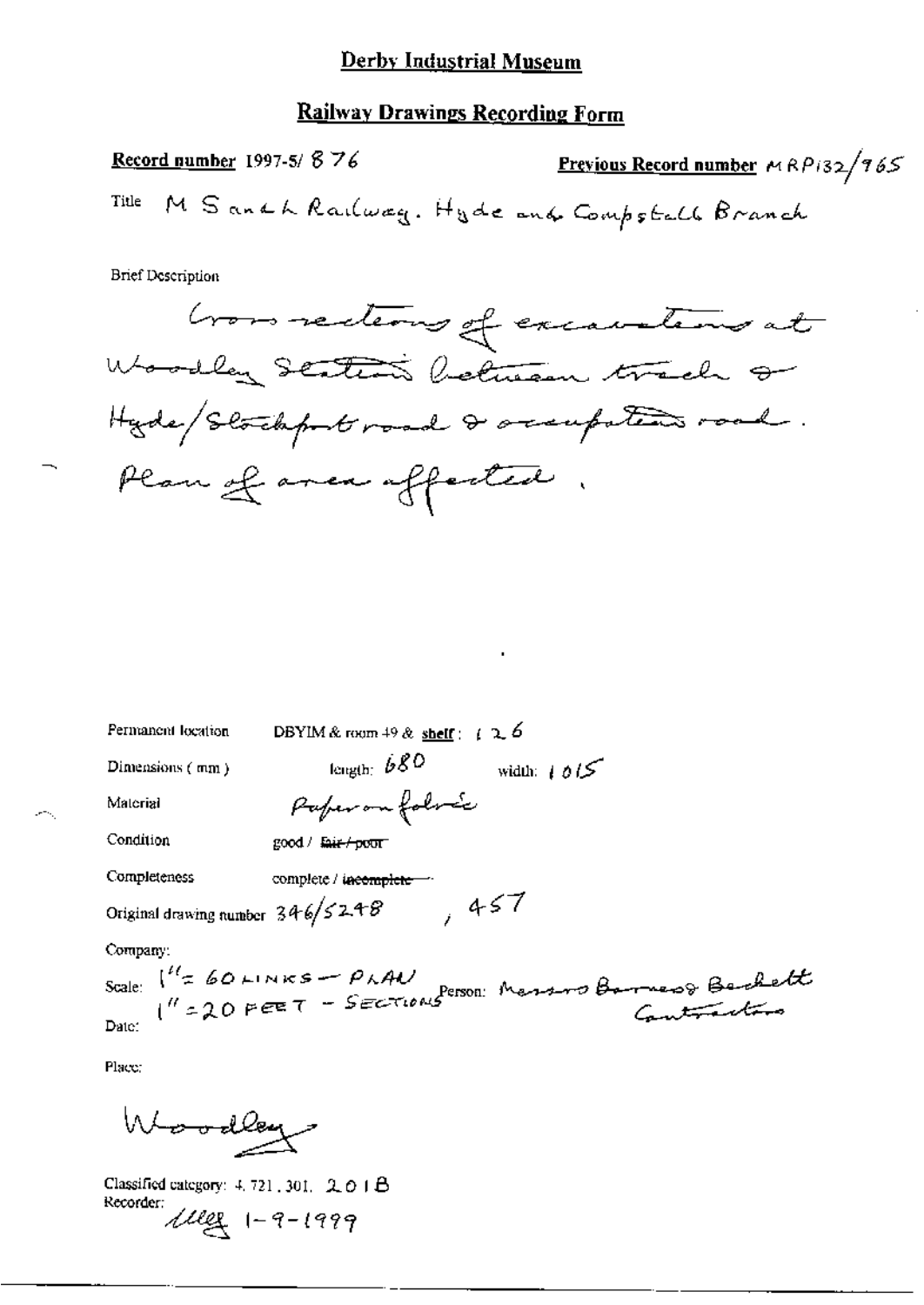#### **Railway Drawings Recording Form**

 $M.S.L.R.$ 

Record number 1997-5/ $768$ 

Previous Record number MRP132 /855

Title

PLAN OF PROPOSED GOOD SHED AND SIDINGS AT HYDE

**Brief Description** 



Permanent (ocation

DBYIM & room 49 & shelf:  $47$ 

length:  $1030$  width:  $315$ 

Person:

Dimensions (mm)

Material

Fracenzfolia

Condition Completeness

complete / incomplete

 $good /$  fair  $+$   $coor$ 

Original drawing number

Company:  $MSAR$ 

Scale:  $1'' = 33$   $F \in F$ 

Date:  $F_{eff}$  | 2.1869

Place:

رعلهپ<del>ر H</del>

Classified category:  $4.721$ , 301, 201B Recorder:  $\ell\ell\ell\ell$  28/5/1999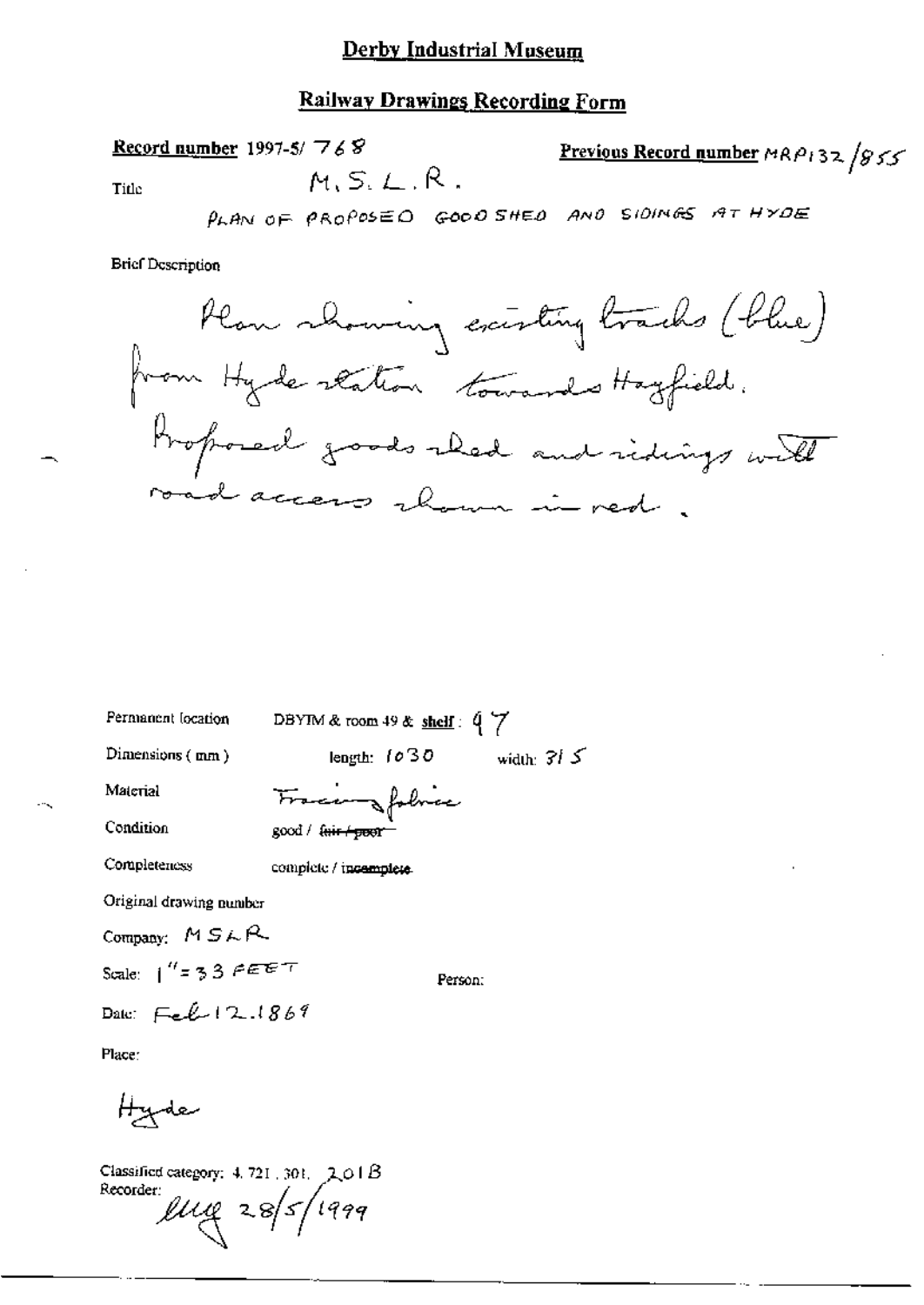# Railway Drawings Recording Form

Record number 1997-5/ $422.1$ <br>Previous Record number MAP132/466

Title

 $\sim$ 

Plan showing roads, plots of land adjocent to quide Bridge Station and MSTLRy Colond.

| Permanent location                                    | DBYIM & room 49 & shelf: $\rightarrow$ 7 |
|-------------------------------------------------------|------------------------------------------|
| Dimensions (mm)                                       | length: $820$ width: $570$               |
| Material                                              | Paperson paperon folse's                 |
| Condition                                             | good / <del>fair / poor</del>            |
| Completeness                                          | complete / <del>incomplete -</del>       |
| Original drawing number $B_{\mathsf{W}}$              | 551                                      |
| Company: $MR$                                         |                                          |
| Scale: $1'' = 30$ FEET                                | Person:                                  |
| Dale: May 11 1880                                     |                                          |
| Place:                                                |                                          |
| Guide Bridge                                          |                                          |
| Classified category: 4.721.301.594 ユの(6)<br>Recorder: | $1114 + 4711998$                         |